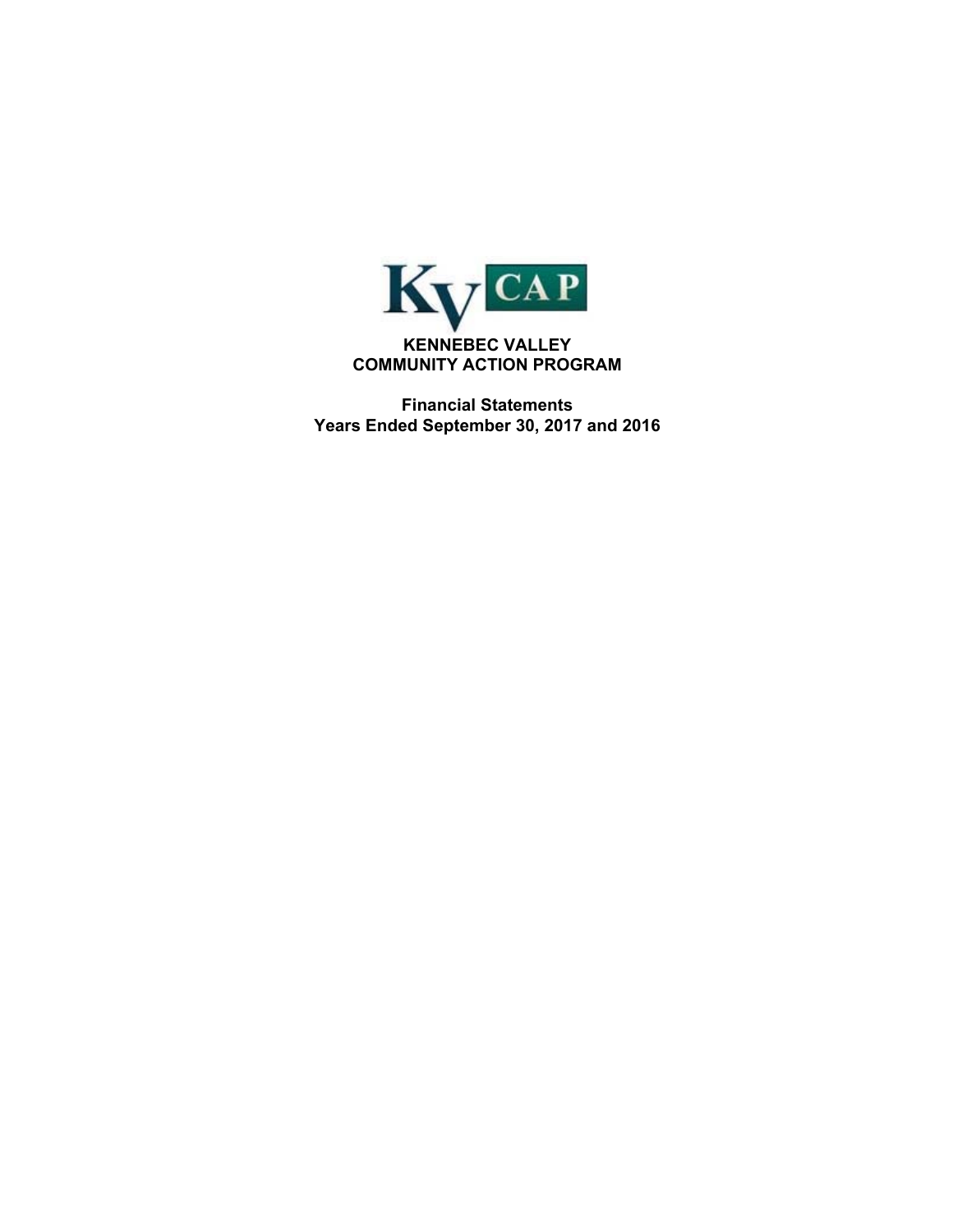

Independent Auditors' Report

To the Board of Directors of Kennebec Valley Community Action Program

# *Report on the Financial Statements*

We have audited the accompanying financial statements of Kennebec Valley Community Action Program (a Maine nonprofit organization), which comprise the statements of financial position as of September 30, 2017 and 2016, and the related statements of activities, functional expenses, and cash flows for the years then ended, and the related notes to the financial statements.

# *Management's Responsibility for the Financial Statements*

Management is responsible for the preparation and fair presentation of these financial statements in accordance with accounting principles generally accepted in the United States of America; this includes the design, implementation, and maintenance of internal control relevant to the preparation and fair presentation of financial statements that are free from material misstatement, whether due to fraud or error.

# *Auditors' Responsibility*

Our responsibility is to express an opinion on these financial statements based on our audits. We conducted our audits in accordance with auditing standards generally accepted in the United States of America and the standards applicable to financial audits contained in *Government Auditing Standards* issued by the Comptroller General of the United States. Those standards require that we plan and perform the audits to obtain reasonable assurance about whether the financial statements are free from material misstatement.

An audit involves performing procedures to obtain audit evidence about the amounts and disclosures in the financial statements. The procedures selected depend on the auditor's judgment, including the assessment of the risks of material misstatements of the financial statements, whether due to fraud or error. In making those risk assessments, the auditor considers internal control relevant to the entity's preparation and fair presentation of the financial statements in order to design audit procedures that are appropriate in the circumstances, but not for the purpose of expressing an opinion on the effectiveness of the entity's internal control. Accordingly, we express no such opinion. An audit also includes evaluating the appropriateness of accounting policies used and the reasonableness of significant accounting estimates made by management, as well as evaluating the overall presentation of the financial statements.

We believe that the audit evidence we have obtained is sufficient and appropriate to provide a basis for our audit opinion.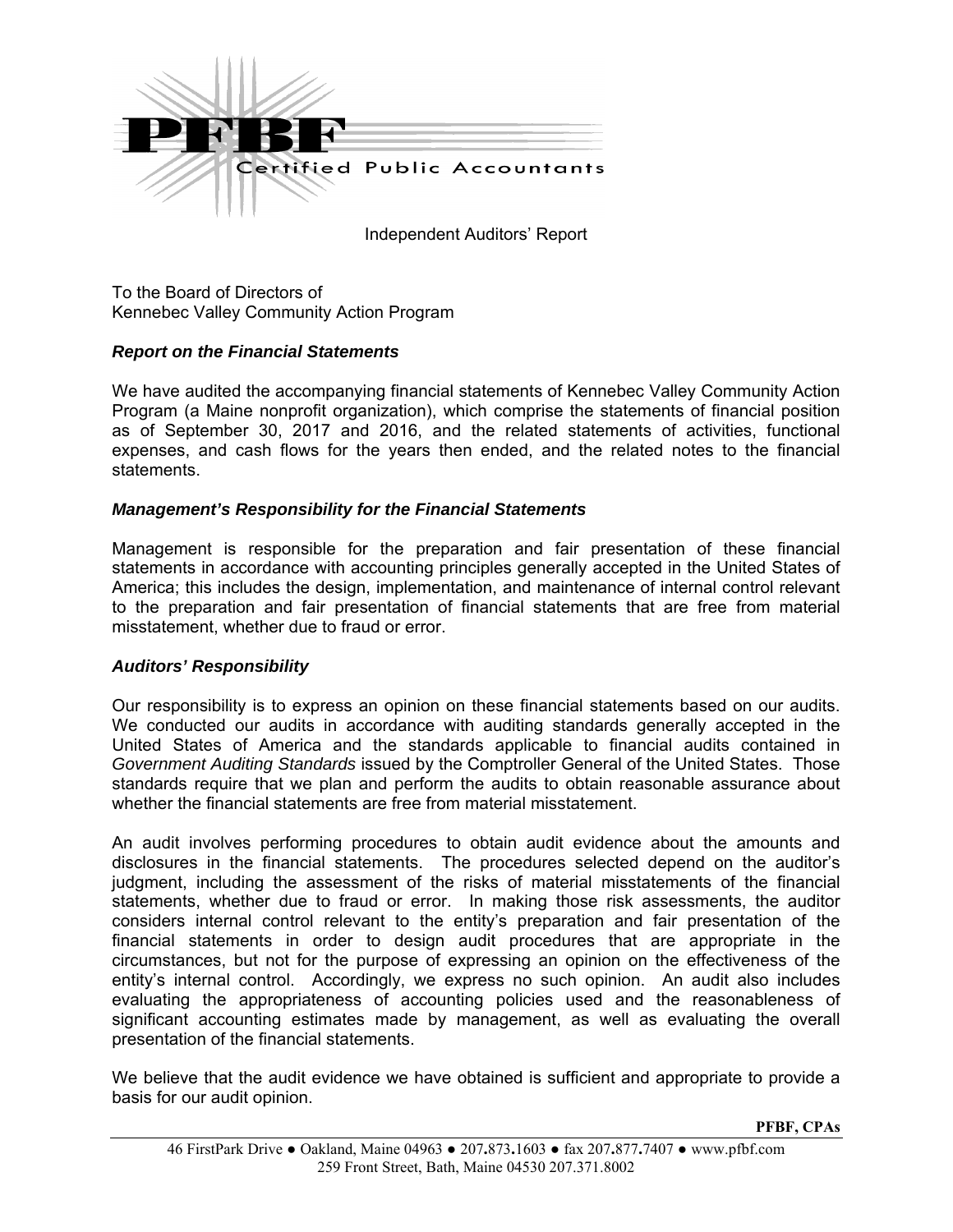Board of Directors Page 2

# *Opinion*

In our opinion, the financial statements referred to above present fairly, in all material respects, the financial position of Kennebec Valley Community Action Program as of September 30, 2017 and 2016, and the changes in its net assets and its cash flows for the years then ended in accordance with accounting principles generally accepted in the United States of America.

# *Other Matters*

Our audits were conducted for the purpose of forming an opinion on the financial statements as a whole. The schedules on pages 17-19 are presented for purposes of additional analysis and are not a required part of the financial statements. Such information is the responsibility of management and was derived from and relates directly to the underlying accounting and other records used to prepare the financial statements. The information has been subjected to the auditing procedures applied in the audit of the financial statements and certain additional procedures, including comparing and reconciling such information directly to the underlying accounting and other records used to prepare the financial statements or to the financial statements themselves, and other additional procedures in accordance with auditing standards generally accepted in the United States of America. In our opinion, the information is fairly stated, in all material respects, in relation to the financial statements as a whole.

# *Other Reporting Required by Government Auditing Standards*

In accordance with *Government Auditing Standards*, we have also issued our report dated February 23, 2018, on our consideration of Kennebec Valley Community Action Program's internal control over financial reporting and on our tests of its compliance with certain provisions of laws, regulations, contracts, and grant agreements and other matters. The purpose of that report is to describe the scope of our testing of internal control over financial reporting and compliance and the results of that testing, and not to provide an opinion on internal control over financial reporting or on compliance. That report is an integral part of an audit performed in accordance with *Government Auditing Standards* in considering Kennebec Valley Community Action Program's internal control over financial reporting and compliance.

*Perry, Fitts, Boulette, and Fitton, CPAs*

Oakland, Maine March 12, 2018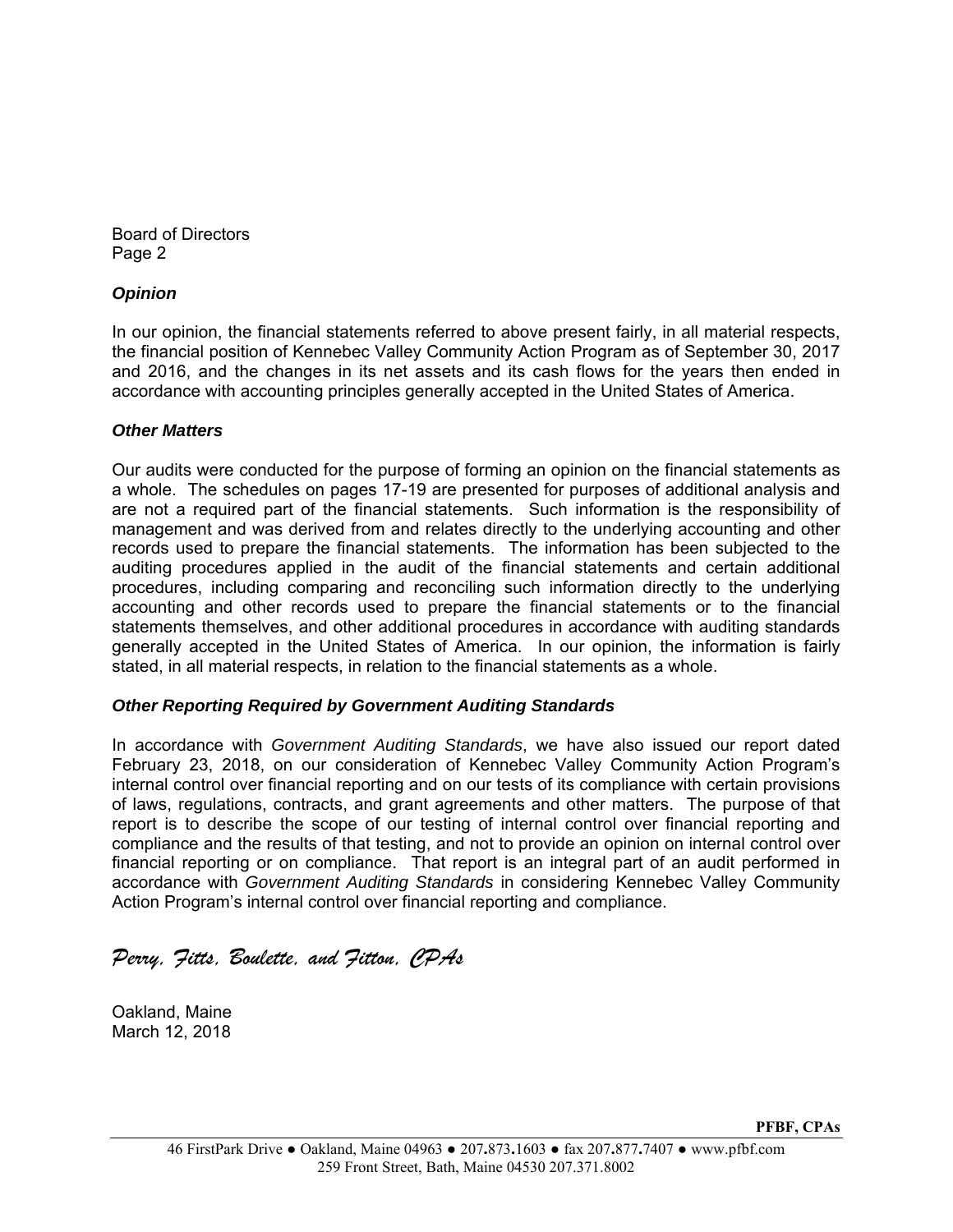|                                                        |   |                   |                           | Statements of Financial Position<br>September 30, 2017 and 2016 |             |              |                           |                           |             |
|--------------------------------------------------------|---|-------------------|---------------------------|-----------------------------------------------------------------|-------------|--------------|---------------------------|---------------------------|-------------|
|                                                        |   |                   | 2017                      |                                                                 |             |              | 2016                      |                           |             |
|                                                        |   | Unrestricted      | Temporarily<br>Restricted | Permanently<br>Restricted                                       | Total       | Unrestricted | Temporarily<br>Restricted | Permanently<br>Restricted | Total       |
| <b>ASSETS</b>                                          |   |                   |                           |                                                                 |             |              |                           |                           |             |
| Current assets:                                        |   |                   |                           |                                                                 |             |              |                           |                           |             |
| Cash and cash equivalents                              | ↮ | .523<br>797       | 90,916                    | 88,582                                                          | 977,021     | 575,110      | 90,916                    | 87,115                    | 753, 141    |
| Designated cash and cash equivalents                   |   | 456<br>1,349,     |                           |                                                                 | 1,349,456   | 1,348,807    |                           |                           | 1,348,807   |
| Accounts and grants receivable                         |   | ,246<br>2,342     | $\blacksquare$            |                                                                 | 2,342,246   | 1,889,004    |                           |                           | 1,889,004   |
| Current portion of loans receivable, net               |   | ï                 | $\blacksquare$            | 1,422                                                           | 1,422       |              |                           | 1,497                     | 1,497       |
| Current portion of prepaid expenses                    |   | 285,926           |                           |                                                                 | 285,926     | 273,908      |                           |                           | 273,908     |
| Total current assets                                   |   | 4,775,151         | 90.916                    | 90.004                                                          | 4,956,071   | 4,086,829    | 90,916                    | 88,612                    | 4,266,357   |
| Property and equipment:                                |   |                   |                           |                                                                 |             |              |                           |                           |             |
| Land                                                   |   | 57,100            |                           |                                                                 | 57,100      | 57,787       |                           |                           | 57,787      |
| Buildings and improvements                             |   | 4,064,791         |                           |                                                                 | 4,064,791   | 3,873,851    |                           | $\overline{\phantom{a}}$  | 3,873,851   |
| Equipment and fixtures                                 |   | ,592<br>606       | $\mathbf{r}$              |                                                                 | 606,592     | 553,473      |                           | $\mathbf{r}$              | 553,473     |
| Vehicles                                               |   | 1,814,996         |                           |                                                                 | 1,814,996   | 2,090,182    |                           |                           | 2,090,182   |
| Total property and equipment                           |   | ,479<br>6,543,    | $\blacksquare$            |                                                                 | 6,543,479   | 6,575,293    | ٠                         | ٠                         | 6,575,293   |
| Less: Accumulated depreciation                         |   | $-901$<br>(2,463) |                           |                                                                 | (2,463,901) | (2,685,339)  |                           | ٠                         | (2,685,339) |
| Net property and equipment                             |   | 578<br>4,079,     | $\blacksquare$            |                                                                 | 4,079,578   | 3,889,954    |                           | ,                         | 3,889,954   |
| Other assets:                                          |   |                   |                           |                                                                 |             |              |                           |                           |             |
| Work in progress                                       |   | 273,492           |                           |                                                                 | 273,492     | 402,442      |                           |                           | 402,442     |
| Investments                                            |   | .289<br>559       |                           | 108,577                                                         | 667,866     | 464,811      |                           | 108,577                   | 573,388     |
| Loans receivable, net of current portion               |   | .077<br>137       | 23,731                    | 37,496                                                          | 198,304     | 170,055      | 23,731                    | 38,888                    | 232,674     |
| Prepaid expenses, net of current portion               |   | 805<br>8,043      |                           |                                                                 | 8,043,805   | 8,182,491    |                           |                           | 8,182,491   |
| Total other assets                                     |   | ,663<br>9,013     | 23,731                    | 146,073                                                         | 9,183,467   | 9,219,799    | 23,731                    | 147,465                   | 9,390,995   |
| Total assets                                           | ₩ | 392<br>17,868     | 114,647                   | 236,077                                                         | 18,219,116  | 17,196,582   | 114,647                   | 236,077                   | 17,547,306  |
| LIABILITIES AND NET ASSETS                             |   |                   |                           |                                                                 |             |              |                           |                           |             |
| Current liabilities:                                   |   |                   |                           |                                                                 |             |              |                           |                           |             |
| Current portion of long-term debt                      |   | 58,434            |                           |                                                                 | 58,434      | 32,010       |                           |                           | 32,010      |
| Current portion of obligation under capital lease      |   | 2,156             |                           |                                                                 | 2,156       | 2,807        |                           |                           | 2,807       |
| Accounts payable                                       |   | 617,657           | $\blacksquare$            |                                                                 | 617,657     | 684,489      |                           | $\blacksquare$            | 684,489     |
| Accrued expenses                                       |   | ,386<br>999       |                           |                                                                 | 999,386     | 871,564      |                           |                           | 871,564     |
| Reserves                                               |   | ,049<br>166       |                           |                                                                 | 166,049     | 136,840      |                           | $\mathbf{I}$              | 136,840     |
| Deferred revenue                                       |   | ,616<br>1,588,    |                           |                                                                 | 1,588,616   | 997,306      |                           |                           | 997,306     |
| Total current liabilities                              |   | ,298<br>3,432     |                           |                                                                 | 3,432,298   | 2,725,016    |                           |                           | 2,725,016   |
| Non-current liabilities:                               |   |                   |                           |                                                                 |             |              |                           |                           |             |
| Obligation under capital lease, net of current portion |   | $\blacksquare$    |                           |                                                                 |             | 2,156        |                           |                           | 2,156       |
| Long-term debt, net of current portion                 |   | ,563<br>12,619    |                           |                                                                 | 12,619,563  | 12,371,468   |                           |                           | 12,371,468  |
| Total non-current liabilities                          |   | ,563<br>12,619,   | $\blacksquare$            |                                                                 | 12,619,563  | 12,373,624   | $\mathbf{r}$              | $\blacksquare$            | 12,373,624  |
| Total liabilities                                      |   | ,861<br>16,051,   | $\blacksquare$            |                                                                 | 16,051,861  | 15,098,640   | ×                         | J.                        | 15,098,640  |
| Net assets                                             |   | 1,531<br>1,816,   | 114,647                   | 236,077                                                         | 2,167,255   | 2,097,942    | 114,647                   | 236,077                   | 2,448,666   |
|                                                        |   |                   |                           |                                                                 |             |              |                           |                           |             |

KENNEBEC VALLEY COMMUNITY ACTION PROGRAM **KENNEBEC VALLEY COMMUNITY ACTION PROGRAM**

 $\leftarrow$ 

# 17,196,582 14,647 236,077 17,547,306<br>See auditors' report and accompanying notes to financial statements. *See auditors' report and accompanying notes to financial statements.*

**Total liabilities and net assets \$ 17,868,392 114,647 236,077 18,219,116 17,196,582 114,647 236,077 17,547,306**

236,077

114,647

17,868,392

 $\bullet$ 

Total liabilities and net assets

 $\mathbf l$ 

18,219,116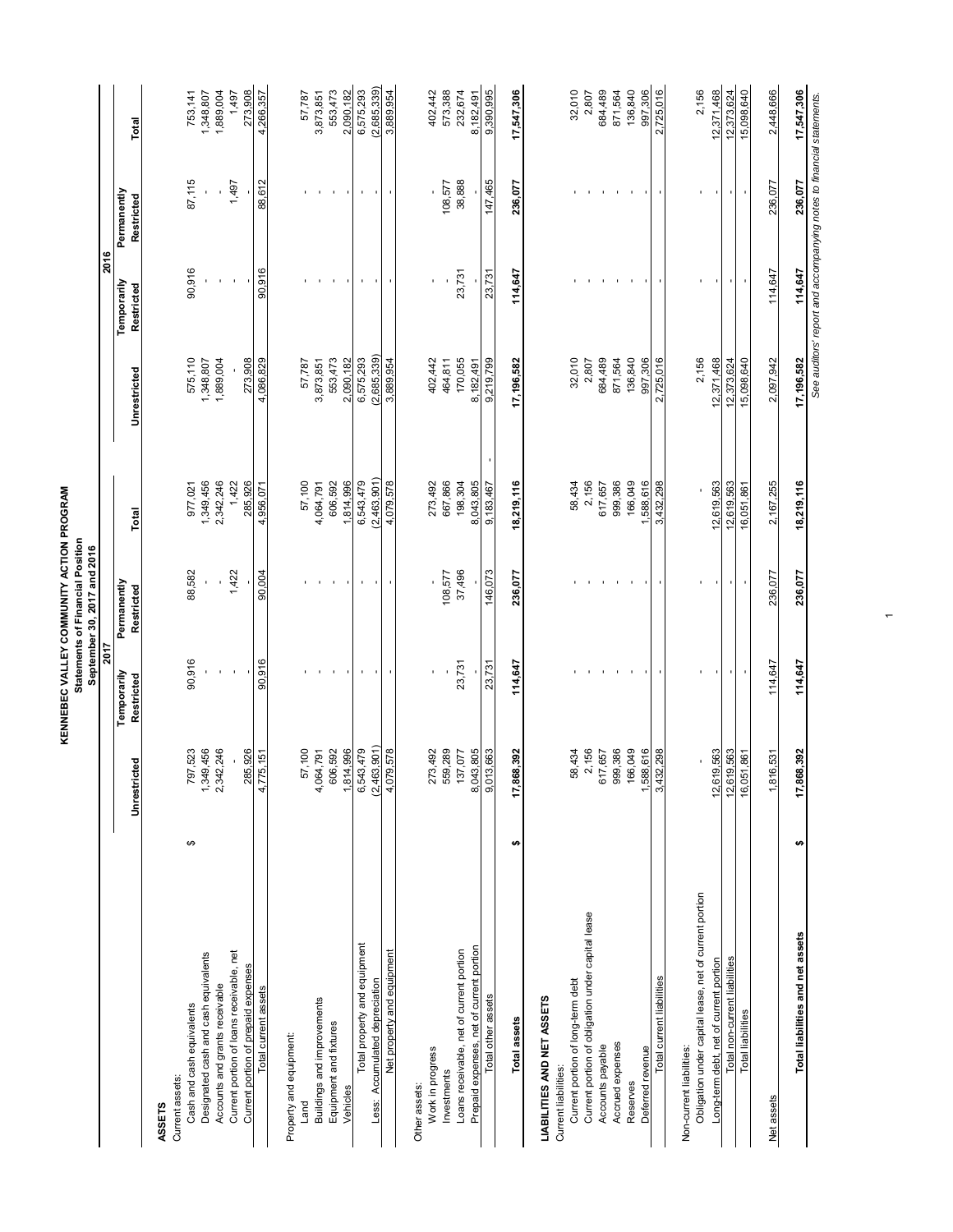**KENNEBEC VALLEY COMMUNITY ACTION PROGRAM**<br>Statements of Activities **KENNEBEC VALLEY COMMUNITY ACTION PROGRAM Statements of Activities**

|                                          |   |              |             | Years ended September 30, 2017 and 2016 |            |              |             |                                                                      |            |
|------------------------------------------|---|--------------|-------------|-----------------------------------------|------------|--------------|-------------|----------------------------------------------------------------------|------------|
|                                          |   |              | 2017        |                                         |            |              | 2016        |                                                                      |            |
|                                          |   |              | Temporarily | Permanently                             |            |              | Temporarily | Permanently                                                          |            |
|                                          |   | Unrestricted | Restricted  | Restricted                              | Total      | Unrestricted | Restricted  | Restricted                                                           | Total      |
| Revenues, gains, and other support:      |   |              |             |                                         |            |              |             |                                                                      |            |
| Grants and contracts                     | ↮ | 14,195,796   |             |                                         | 14,195,796 | 13,293,893   |             |                                                                      | 13,293,893 |
| Program revenue                          |   | 9,633,557    |             |                                         | 9,633,557  | 9,227,170    |             |                                                                      | 9,227,170  |
| Other revenue                            |   | 395,500      |             |                                         | 395,500    | 403,271      |             |                                                                      | 403,271    |
| In-kind                                  |   | 976,143      |             |                                         | 976.143    | 889.156      |             |                                                                      | 889,156    |
| Total revenues, gains, and other support |   | 25,200,996   |             |                                         | 25,200,996 | 23,813,490   |             |                                                                      | 23,813,490 |
| Expenses:                                |   |              |             |                                         |            |              |             |                                                                      |            |
| Program services:                        |   |              |             |                                         |            |              |             |                                                                      |            |
| Community services                       |   | 1,262,460    |             |                                         | 11,262,460 | 10,403,764   |             |                                                                      | 10,403,764 |
| Energy services                          |   | 3,011,951    |             |                                         | 3,011,951  | 3,418,655    |             |                                                                      | 3,418,655  |
| Child & family services                  |   | 9,026,855    |             |                                         | 9,026,855  | 8,311,929    |             |                                                                      | 8,311,929  |
| Agency services                          |   | 267,123      |             |                                         | 267,123    | 209,900      |             |                                                                      | 209,900    |
| Total program expenses                   |   | 23,568,389   |             |                                         | 23,568,389 | 22,344,248   |             |                                                                      | 22,344,248 |
| Supporting services:                     |   |              |             |                                         |            |              |             |                                                                      |            |
| Management & general                     |   | 1,893,187    |             |                                         | 1,893,187  | 1,780,915    |             |                                                                      | 1,780,915  |
| Fundraising                              |   | 20,831       |             |                                         | 20,831     | 25,751       |             |                                                                      | 25,751     |
| Total supporting services                |   | 1,914,018    |             |                                         | 1,914,018  | 1,806,666    |             |                                                                      | 1,806,666  |
| Total expenses                           |   | 25,482,407   |             |                                         | 25,482,407 | 24,150,914   |             |                                                                      | 24,150,914 |
| Change in net assets                     |   | (281, 411)   |             |                                         | (281, 411) | (337, 424)   |             |                                                                      | (337, 424) |
|                                          |   |              |             |                                         |            |              |             |                                                                      |            |
| Net assets, beginning of year            |   | 2,097,942    | 114,647     | 236,077                                 | 2,448,666  | 2,435,366    | 114,647     | 236,077                                                              | 2,786,090  |
| Net assets, end of year                  | H | 1,816,531    | 114,647     | 236,077                                 | 2,167,255  | 2,097,942    | 114,647     | 236,077                                                              | 2,448,666  |
|                                          |   |              |             |                                         |            |              |             | See auditors' report and accompanying notes to financial statements. |            |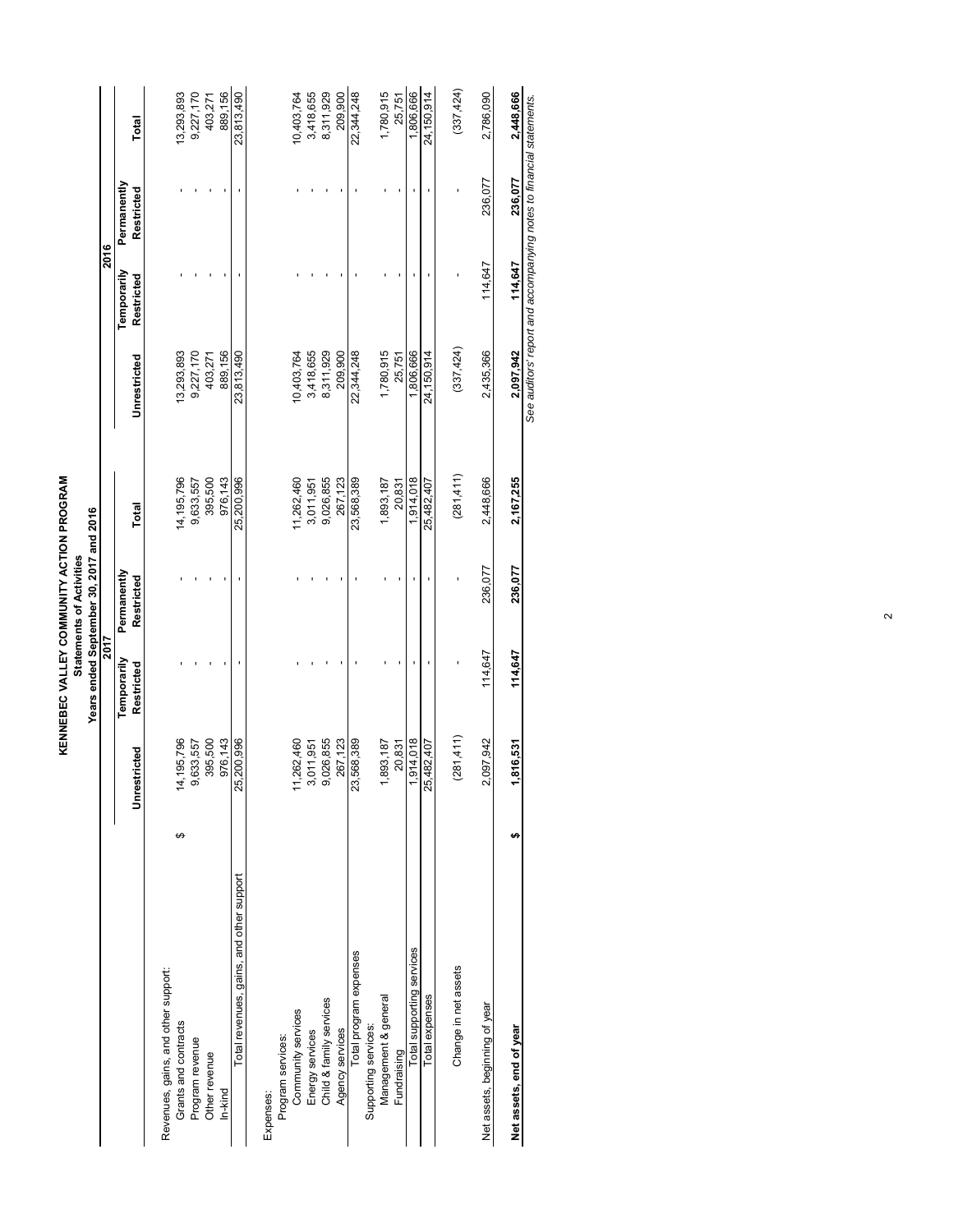KENNEBEC VALLEY COMMUNITY ACTION PROGRAM<br>Statement of Functional Expenses<br>Year ended September 30, 2017 **KENNEBEC VALLEY COMMUNITY ACTION PROGRAM Statement of Functional Expenses Year ended September 30, 2017**

|                                                |     |                       | Program Services             |                            |                    |                  |                | <b>Supporting Services</b>                                           |                        |            |
|------------------------------------------------|-----|-----------------------|------------------------------|----------------------------|--------------------|------------------|----------------|----------------------------------------------------------------------|------------------------|------------|
|                                                |     |                       |                              |                            |                    |                  | Management     |                                                                      | Total                  |            |
|                                                |     | Community<br>services | Energy & Housing<br>services | Child & Family<br>services | services<br>Agency | program<br>Total | general<br>ត្ត | Fundraising                                                          | supporting<br>services | Total      |
|                                                |     |                       |                              |                            |                    |                  |                |                                                                      |                        |            |
| Personnel                                      | ↮   | 2,878,342             | 699,468                      | 4,453,774                  |                    | 8,039,754        | 1,188,317      | 10,133                                                               | ,198,450               | 9,238,204  |
| Payroll taxes and employee benefits            |     | 846,855               | 236,204                      | ,399,852                   | 8,170<br>3,317     | 2,486,228        | 256,696        | 3,188                                                                | 259,884                | 2,746,112  |
| Staff development                              |     | 16,049                | 9,500                        | 83,179                     | 132                | 108,860          | 38,127         |                                                                      | 38,127                 | 146,987    |
| Travel                                         |     | 65,566                | 35,688                       | 109,848                    |                    | 211,102          | 33,739         | 165                                                                  | 33,904                 | 245,006    |
| Direct client assistance - common carrier      |     | 2,542,969             |                              |                            |                    | 2,542,969        |                | ı                                                                    | ı                      | 2,542,969  |
| Direct dient assistance - other                |     | 3,598,075             | ,659,63                      | 11,164                     |                    | 5,268,870        |                |                                                                      |                        | 5,268,870  |
| Office costs                                   |     | 46,694                | 35,342                       | 71,844                     |                    | 155,046          | 65,574         | 877                                                                  | 66,451                 | 221,497    |
| Insurance                                      |     | 714                   | 4,011                        | 12,556                     | $1,166$<br>2,745   | 20,026           | 44,004         | ı                                                                    | 44,004                 | 64,030     |
| <b><i><u><b>Telecommunications</b></u></i></b> |     | 77,001                | 18,491                       | 44,655                     | 655                | 140,802          | 16,123         |                                                                      | 16,123                 | 156,925    |
| Space and occupancy                            |     | 196,898               | 116,162                      | 136,675                    | 26,079             | 475,814          | 435            | 1,046                                                                | 1,481                  | 477,295    |
| Space and occupancy - in-kind                  |     |                       |                              | 959,08                     |                    | 959,081          | ı              |                                                                      |                        | 959,081    |
| Contract services                              |     | 149,872               | 142,224                      | ,015,117                   | 8,964              | ,316,177         | 107,850        |                                                                      | 107,850                | ,424,027   |
| Contract services - in-kind                    |     |                       |                              | 8,478                      |                    | 8,478            |                |                                                                      |                        | 8,478      |
| Vehicle                                        |     | 626,684               | 9,854                        | ı                          |                    | 636,538          |                |                                                                      |                        | 636,538    |
| Housing property costs                         |     |                       | 217                          |                            | 14,120             | 14,337           |                |                                                                      |                        | 14,337     |
| Material & supplies                            |     | 34,960                | 10,047                       | 340,71                     | 559                | 386,277          | 49,121         | 2,240                                                                | 51,361                 | 437,638    |
| Material & supplies - in-kind                  |     |                       |                              | 8,584                      | ,                  | 8,584            |                |                                                                      |                        | 8,584      |
| Administration                                 |     | 8,790                 | 2,193                        | 13,374                     | $\approx$          | 24,381           |                | ಜ                                                                    | వ్ల                    | 24,411     |
| Interest                                       |     | 5,800                 | 4,281                        | 256,334                    | 8,695              | 275,110          | <u>ର</u>       |                                                                      | 20                     | 275,130    |
| Depreciation                                   |     | 87,431                | 18,963                       | 25,179                     | 180,278            | 311,851          | 15,950         |                                                                      | 15,950                 | 327,801    |
| Provision for bad debts/loan losses            |     |                       |                              |                            | 4,014              | 4,014            |                |                                                                      |                        | 4,085      |
| Other                                          |     | 79.760                | 9,675                        | 76,450                     | 8,205              | 74,090           | 77,231         | 3.081                                                                | 80,312                 | 254,402    |
| Total expenses                                 | tA, | 11,262,460            | 3,011,951                    | 9,026,855                  | 267,123            | 23,568,389       | 1,893,187      | 20,831                                                               | 1,914,018              | 25,482,407 |
|                                                |     |                       |                              |                            |                    |                  |                | See auditors' report and accompanying notes to financial statements. |                        |            |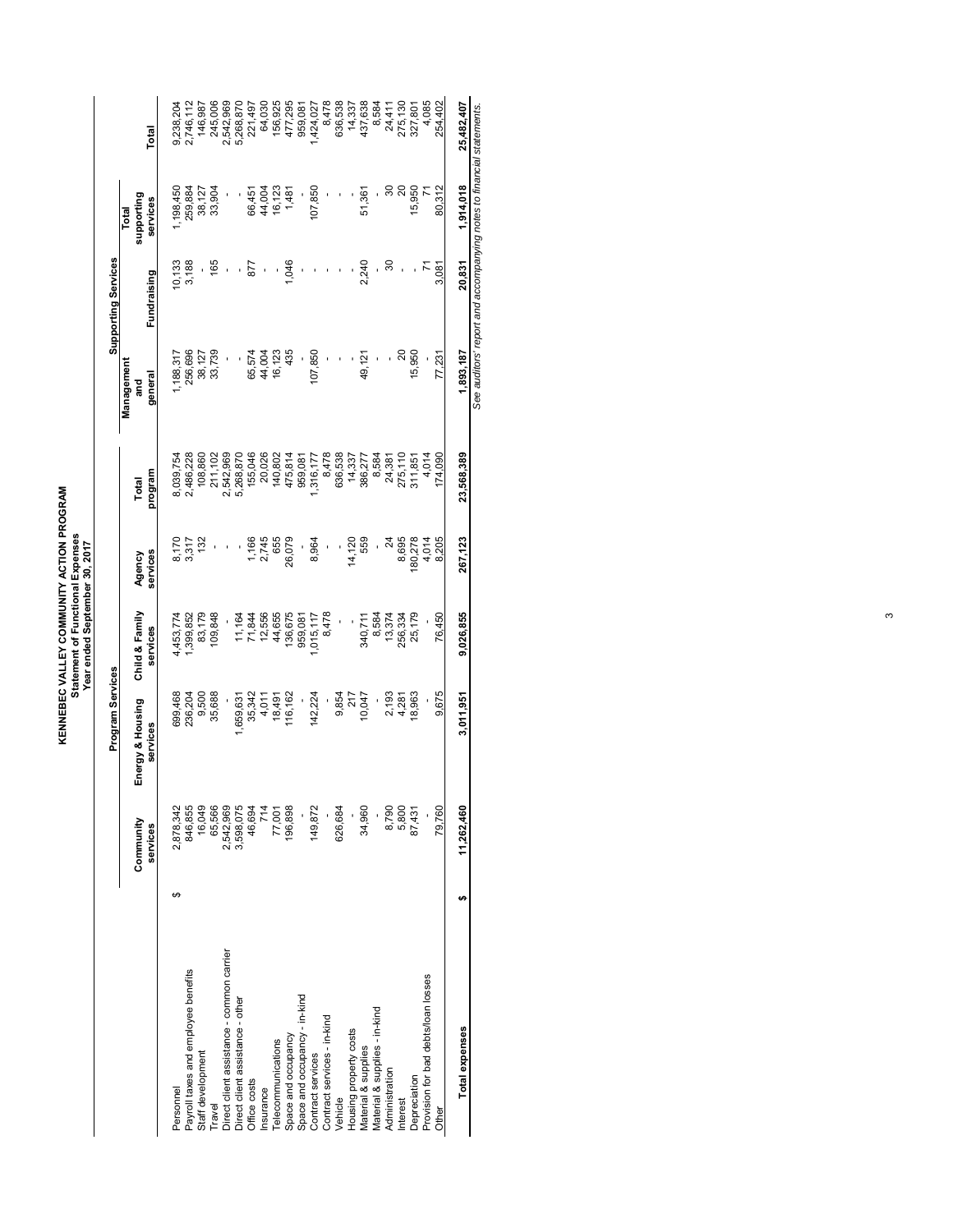|                                           |    |            | Program Services   |                |                |            |                   | Supporting Services                                                  |                     |            |
|-------------------------------------------|----|------------|--------------------|----------------|----------------|------------|-------------------|----------------------------------------------------------------------|---------------------|------------|
|                                           |    | Community  | Energy & Housing   | Child & Family | Agency         | Total      | Management<br>ត្ត |                                                                      | supporting<br>Total |            |
|                                           |    | services   | services           | services       | services       | program    | general           | Fundraising                                                          | services            | Total      |
| Personnel                                 | ↮  | 2,591,098  |                    | 4,165,915      | 9,447          | ,468,900   | ,083,47           | 11,098                                                               | 1,094,569           | 8,563,469  |
| Payroll taxes and employee benefits       |    | 809,400    | 702,440<br>226,106 | 1,330,489      | 3,705          | 2,369,700  | 255,46            | 3,395                                                                | 258,856             | 2,628,556  |
| Staff development                         |    | 17,897     | 11,820             | 98,290         |                | 128,007    | 19,401            | ı                                                                    | 19,401              | 147,408    |
| Travel                                    |    | 69,130     | 30,999             | 99,707         | 106            | 199,942    | 32,859            | 139                                                                  | 32,998              | 232,940    |
| Direct client assistance - common carrier |    | 2,092,228  |                    |                |                | 2,092,228  |                   |                                                                      |                     | 2,092,228  |
| Direct client assistance - other          |    | 3,696,455  | ,984,510           | 9,775          |                | 5,690,740  |                   |                                                                      |                     | 5,690,740  |
| Office costs                              |    | 38,946     | 29,329             | 62,707         | 2,170          | 133,152    | 59,623            | 883                                                                  | 60,506              | 193,658    |
| Insurance                                 |    | 756        | 5,719              | 12,696         | 2,742          | 21,913     | 31,020            |                                                                      | 31,020              | 52,933     |
| Telecommunications                        |    | 70,201     | 17,637             | 39,043         | 590            | 127,471    | 16,432            |                                                                      | 16,432              | 143,903    |
| Space and occupancy                       |    | 158,167    | 126,981            | 129,095        | 25,997         | 440,240    |                   |                                                                      |                     | 440,240    |
| Space and occupancy - in-kind             |    |            |                    | 876,270        |                | 876,270    |                   |                                                                      |                     | 876,270    |
| Contract services                         |    | 93,180     | 176,728            | 850,352        | 20,527         | 1,140,787  | 56,094            |                                                                      | 56,094              | 1,196,881  |
| Contract services - in-kind               |    |            |                    | 5,779          |                | 5,779      |                   |                                                                      |                     | 5,779      |
| Vehicle                                   |    | 577,856    | 15,333             |                |                | 593,189    |                   |                                                                      |                     | 593,189    |
| Housing property costs                    |    |            | 146                |                | 2,643          | 2,789      |                   |                                                                      |                     | 2,789      |
| Material & supplies                       |    | 43,285     | 70,091             | 277,679        | 285            | 391,340    | 122,634           |                                                                      | 122,634             | 513,974    |
| Material & supplies - in-kind             |    |            |                    | 7,107          |                | 7,107      |                   |                                                                      |                     | 7,107      |
| Administration                            |    | (673)      | (186)              | (1,065)        | $\mathfrak{D}$ | (1,926)    |                   | త                                                                    | ંજી                 | (1,929)    |
| Interest                                  |    | 3,029      | 2,229              | 256,283        | 12,287         | 273,828    | $\frac{2}{3}$     |                                                                      | 42                  | 273,870    |
| Depreciation                              |    | 69,860     | 4,494              | 25,623         | 128,160        | 228,137    | 7,851             |                                                                      | 7,851               | 235,988    |
| Provision for bad debts/loan losses       |    |            |                    |                |                |            |                   |                                                                      |                     |            |
| <b>other</b>                              |    | 72,949     | 14,279             | 66,184         | 1,243          | 54,655     | 96.027            | 10,239                                                               | 106,266             | 260,921    |
| <b>Total expenses</b>                     | tA | 10,403,764 | 3,418,655          | 8,311,929      | 209,900        | 22,344,248 | 1,780,915         | 25,751                                                               | 1,806,666           | 24,150,914 |
|                                           |    |            |                    |                |                |            |                   | See auditors' report and accompanying notes to financial statements. |                     |            |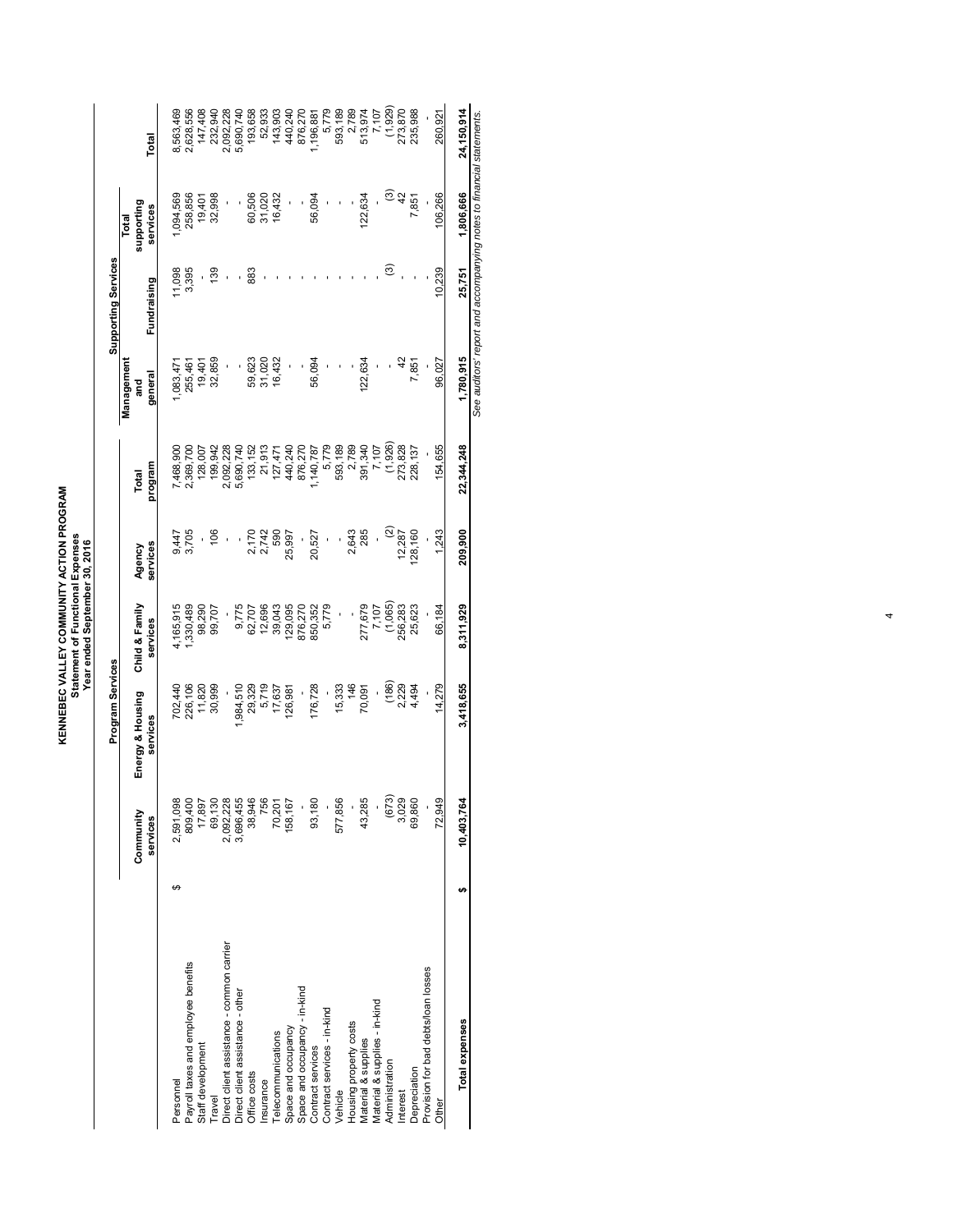#### **KENNEBEC VALLEY COMMUNITY ACTION PROGRAM Statements of Cash Flows Years ended September 30, 2017 and 2016**

|                                                                 | 2017                | 2016       |
|-----------------------------------------------------------------|---------------------|------------|
|                                                                 |                     |            |
| Cash flows from operating activities:                           |                     |            |
| Change in net assets                                            | \$<br>(281, 411)    | (337, 424) |
| Adjustments to reconcile change in net assets to                |                     |            |
| net cash provided by (used in) operating activities:            |                     |            |
| Depreciation                                                    | 382,360             | 280,401    |
| Unrealized (gain)/loss on investment                            | (99, 731)           | (632)      |
| Gain on disposal                                                | (11, 302)           | (11, 424)  |
| Forgiveness of debt                                             | (9,520)             | (9,520)    |
| Change in investment in Cony Village, LLC                       | 18,253              | 197,133    |
| (Increase) decrease in:                                         |                     |            |
| Accounts and grants receivable                                  | (453, 242)          | (138, 986) |
| Loans receivable                                                | 34,445              | 1,418      |
| Prepaid expenses                                                | 126,668             | 251,417    |
| Work in progress                                                | 128,950             | (109, 188) |
| Increase (decrease) in:                                         |                     |            |
| Accounts payable                                                | (66, 832)           | 35,037     |
| Accrued expenses                                                | 127,822             | 243,646    |
| Reserves                                                        | 29,209              | (40, 583)  |
| Due to funding sources                                          |                     | (43,095)   |
| Deferred revenue                                                | 591,310             | (370,060)  |
| Net cash provided by (used in) operating activities             | 516,979             | (51, 860)  |
|                                                                 |                     |            |
| Cash flows from investing activities:                           |                     |            |
| Investment in Cony Village, LLC                                 | (13,000)            |            |
| Proceeds on sale of fixed asset                                 | 144,578             | 11,424     |
| Purchase of property and equipment, net of retirements          | (465, 880)          | (284, 109) |
| Net cash used in investing activities                           | (334, 302)          | (272, 685) |
|                                                                 |                     |            |
| Cash flows from financing activities:                           |                     |            |
| Proceeds from/payments on obligations under capital leases, net | (2,807)             | (2,867)    |
| Proceeds from/payments on long-term debt, net                   | 44,659              | (40, 242)  |
| Net cash provided by (used in) financing activities             | 41,852              | (43, 109)  |
|                                                                 |                     |            |
| Increase (decrease) in cash and cash equivalents                | 224,529             | (367, 654) |
|                                                                 |                     |            |
| Cash and cash equivalents, beginning of year                    | 2,101,948           | 2,469,602  |
| Cash and cash equivalents, end of year                          | \$<br>2,326,477     | 2,101,948  |
|                                                                 |                     |            |
| Supplemental cash flow disclosures:                             |                     |            |
| Cash paid during the year for interest                          | \$<br>275,130       | 273,870    |
| Cash paid during the year for taxes                             |                     |            |
|                                                                 |                     |            |
| Non-cash investing and financing activities:                    |                     |            |
| Cost of vehicles and equipment purchased during the year        | \$<br>241,849<br>\$ |            |
| Amount financed through long-term debt                          | (239, 380)          |            |
| Cash paid for vehicles and equipment                            | \$<br>2,469<br>\$   |            |

*See auditors' report and accompanying notes to financial statements.*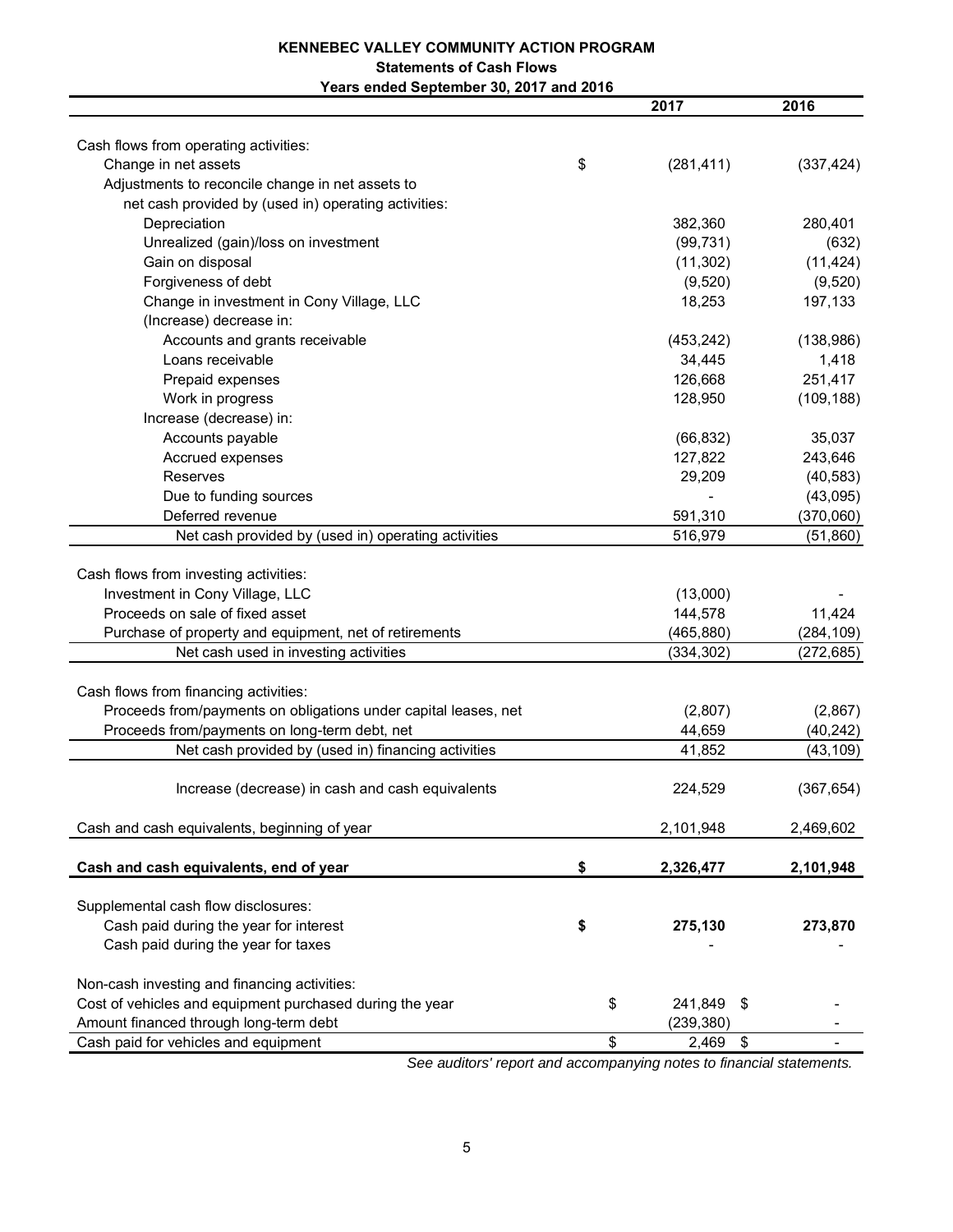# **NOTE1 - SUMMARY OF SIGNIFICANT ACCOUNTING POLICIES**

**Nature of Activities -** Kennebec Valley Community Action Program (KVCAP) is a nonprofit agency organized to provide a focal point for anti-poverty and other social service efforts throughout the communities of the Kennebec Valley area. The accounting practices of the Organization are designed primarily to demonstrate stewardship of the funds entrusted to it, compliance with prescribed grant conditions and other special requirements, including the furnishing of certain amounts of cash or noncash contributions to programs from nonfederal sources.

**Basis of Accounting** - The financial statements have been prepared on the accrual basis of accounting and accordingly reflect all significant receivables, payables, and other liabilities.

**Basis of Presentation** - The Organization is required to report information regarding its financial position and activities according to three classes of net assets as follows:

Unrestricted net assets - Net assets that are not subject to donor-imposed stipulations.

 Temporarily restricted net assets - Net assets subject to donor-imposed stipulations that may or will be met either by actions of the Organization and/or the passage of time. For the years ending September 30, 2017 and 2016, \$114,647 of the Organization's net assets was temporarily restricted.

 Permanently restricted net assets - Net assets subject to donor-imposed stipulations that they be maintained permanently by the Organization. For the years ending September 30, 2017 and 2016, \$236,077 of the Organization's net assets was permanently restricted. The permanently restricted net assets represent funds provided by NeighborWorks America for making loans and for capital projects. All resources granted to this fund must be maintained permanently. The Organization is permitted to transfer or expend only the income (or other economic benefits) derived from capital assets in excess of the Capital Fund Agreement (corpus).

**Expense Allocation** - The costs of providing various programs and other activities have been summarized on a functional basis in the statements of activities. Accordingly, certain costs have been allocated among the programs and supporting services benefited.

**Income Tax Status** - The Organization is exempt from federal income tax under Section 501(c)(3) of the Internal Revenue Code. In addition, the Organization qualifies for the charitable contribution deduction under Section 170(b)(1)(a) and has been classified as an organization that is not a private foundation under Section 509(a)(1). The Organization believes it has no uncertain tax positions with the Internal Revenue Service that require disclosure in the financial statements.

The Organization's federal Return of Organization Exempt from Income Tax (Form 990) for 2016, 2015, and 2014 are subject to examination by the IRS, generally for three years after they were filed.

**Cash and Cash Equivalents** - For purposes of the statements of cash flows, the Organization considers all checking and escrow accounts, and short-term debt securities purchased with a maturity of three months or less, to be cash equivalents.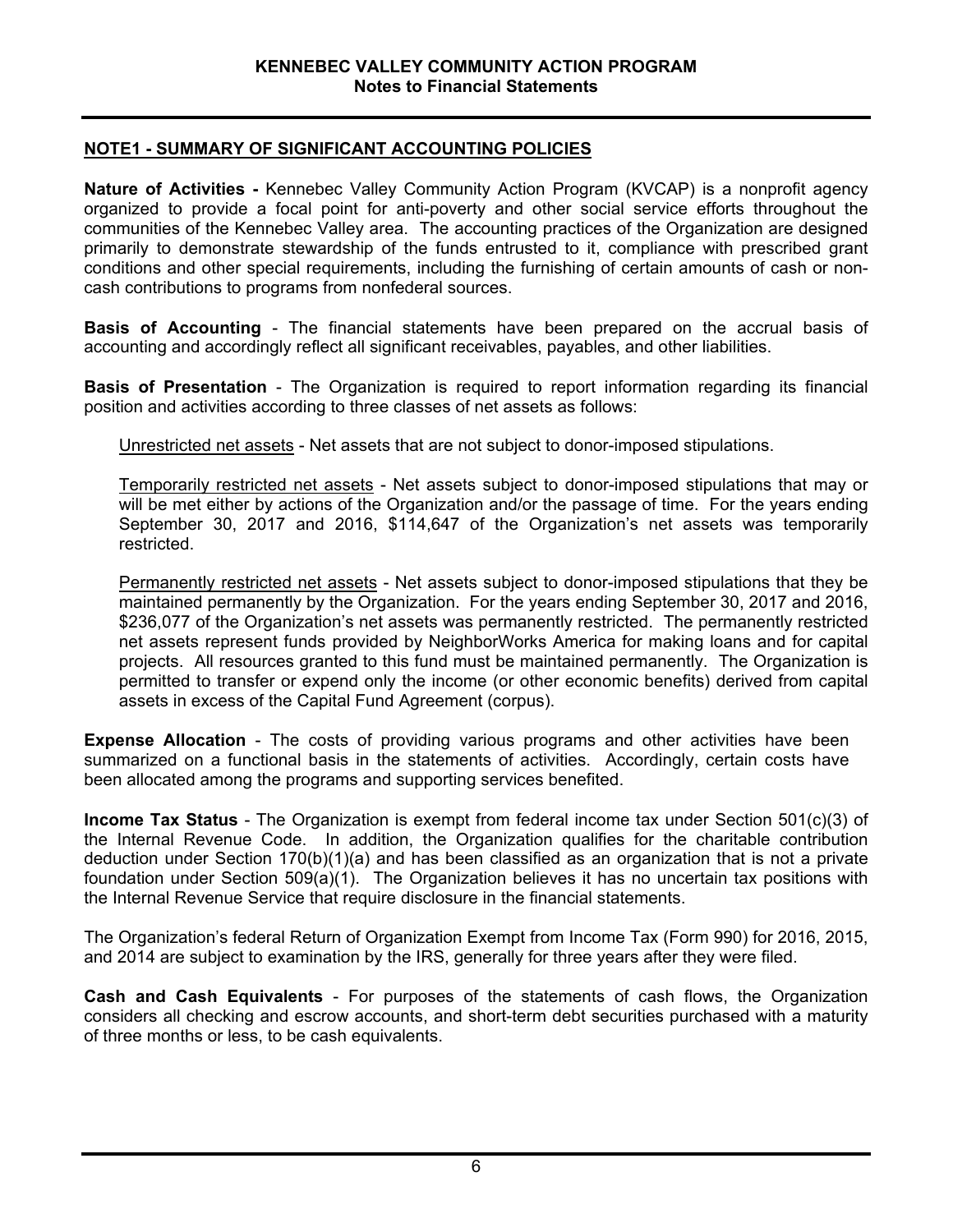# **NOTE 1 - SUMMARY OF SIGNIFICANT ACCOUNTING POLICIES, CONTINUED**

**Investments** - The Organization carries investments in marketable securities with readily determinable fair values at their fair values in the statements of financial position. Unrealized gains and losses are included in the change in net assets in the accompanying statements of activities. The Organization also has an investment in Cony Village, LLC, a housing project in Augusta, Maine, which is accounted for under the equity method of accounting in its financial statements. It also has an investment in KVCAP Real Estate Development, Inc., a for-profit entity which began in 2012. The effect on the financial statements for 2017 and 2016 is immaterial, but it may require consolidation into the financial statements of KVCAP in future periods.

**Accounts and Grants Receivable** - Accounts and grants receivable consists primarily of revenue from various government grants and contracts. No allowance for uncollectible accounts has been established as all accounts receivable are believed to be collectible.

**Work in Process** – Work in progress consists of expenditures on agency projects which have not been completed during the fiscal year. These will be either capitalized (building renovations) or sold (affordable housing development projects) at completion.

**Property and Equipment** - Property and equipment acquisitions with a unit cost of \$5,000 or more are recorded in unrestricted net assets. Assets acquired with grant funds have been reported to funding sources as being acquired with specific award funds and charged as expenditures to the source. These assets are separately identified so as to preclude charging subsequent awards for depreciation on those items. Depreciation is recorded on these assets ratably over estimated useful lives, which range from 20-40 years for buildings, 5-40 years for building renovations, 5-10 years for equipment, and 5-15 years for vehicles. Depreciation expense for grant-funded assets is presented only within "Agency services" and is not allocated as an expense among grant-funded program activities. Depreciation expense on funded assets totaled \$169,571 and \$113,073 for the years ended September 30, 2017 and 2016, respectively.

Other assets have been purchased with unrestricted funds and are being utilized in the various program activities. These are referred to as "unfunded assets." These assets are being depreciated ratably over their estimated useful lives, which range from 40 years for buildings, 5-40 years for building renovations, 5-10 years for equipment, and 5-15 years for vehicles. The related expense is charged directly to the program utilizing the asset or to the appropriate shared cost pool, which in turn is allocated among programs. Depreciation expense for unfunded assets totaled \$212,789 and \$167,501 for the years ended September 30, 2017 and 2016, respectively.

Depreciation expense for agency facilities totaled \$54,560 and \$44,586 for the years ended September 30, 2017 and 2016, respectively. These amounts are recognized as part of the space and occupancy expense line on the Statement of Functional Expenses.

Leased property and equipment under capital leases is being depreciated over the lives of the various leases, as described in the Capital Leases note.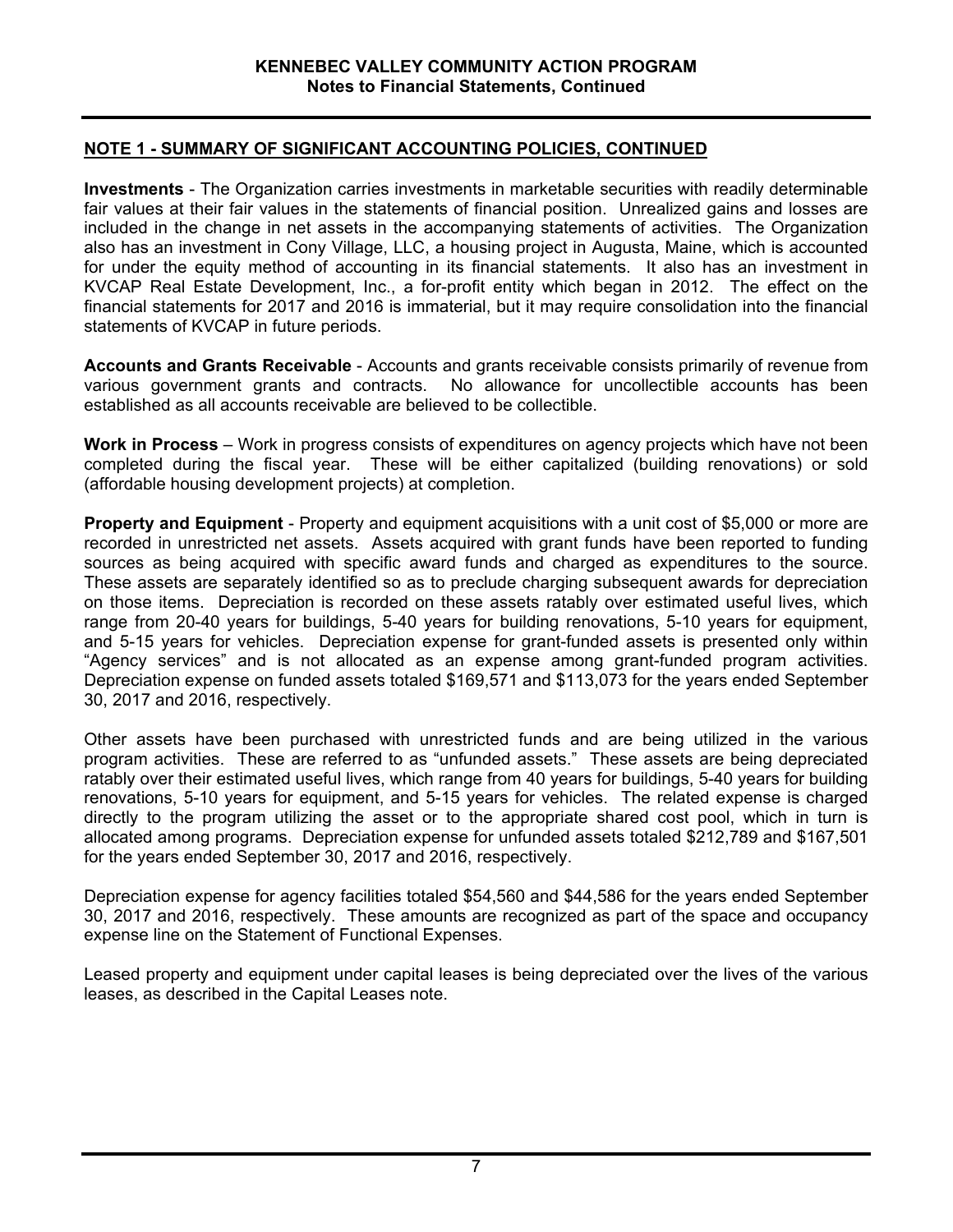# **NOTE 1 - SUMMARY OF SIGNIFICANT ACCOUNTING POLICIES, CONTINUED**

**Restricted and Unrestricted Revenue and Support -** Contributions received are recorded as unrestricted, temporarily restricted, or permanently restricted support, depending on the existence and/or nature of any donor restrictions.

Support that is unrestricted by the donor is reported as an increase in unrestricted net assets. All donor-restricted support is reported as an increase in temporarily or permanently restricted net assets, depending on the nature of the restriction. When a restriction expires (that is, when a stipulated time restriction ends or purpose restriction is accomplished) temporarily restricted net assets are classified to unrestricted net assets and reported in the statements of activities as net assets released from restriction.

NeighborWorks America provided no capital grants for the years ended September 30, 2017 and 2016 for capital projects. Any such amounts are permanently restricted, although proceeds on the capital projects, or interest earned, over and above the corpus may be transferred to unrestricted net assets for furthering the Organization's mission. However, should the Organization become defunct, all remaining interest earnings, capital projects proceeds, and the capital projects portfolios representing the use of these funds will revert to NeighborWorks America.

**In-kind Contributions and Expenses** - Consulting services, space, and supplies used for program purposes are presented in the financial statements at estimated market value and recorded when received. In addition, many individuals volunteer their time and perform a variety of tasks that assist the Organization in its Child and Family Services programs. KVCAP received \$134,801 and \$138,658 worth of non-professional volunteer services during the years ended September 30, 2017 and 2016, respectively. These amounts are not included in the amount recognized in the financial statements at September 30, 2017 and 2016.

**Deferred Revenue** - The Organization records unexpended grant awards that were received prior to yearend as deferred revenue until related services are performed, at which time they are recognized as revenue.

**Use of Estimates** - The preparation of financial statements in conformity with accounting principles generally accepted in the United States of America requires management to make estimates and assumptions that affect the reported amounts of assets and liabilities and disclosure of contingent assets and liabilities at the date of the financial statements and the reported amounts of revenues and expenses during the reporting period. Actual results could differ from those estimates.

# **Recent Accounting Pronouncements**

# *Revenue Recognition*

In May 2014, the Financial Accounting Standards Board (FASB) issued Accounting Standards Update (ASU) 2014-09, *Revenue from Contracts with Customers*, to clarify the principles for recognizing revenue and to develop a common revenue standard for U.S. GAAP and International Financial Reporting Standard (IFRS). The core principle of the guidance requires entities to recognize revenue to depict the transfer of promised goods or services to customers in an amount that reflects the consideration to which the entity expects to be entitled in exchange for those goods or services. The guidance is effective for all nonpublic entities' annual periods beginning after December 15, 2018. Management is currently evaluating the impact of adoption on its financial statements.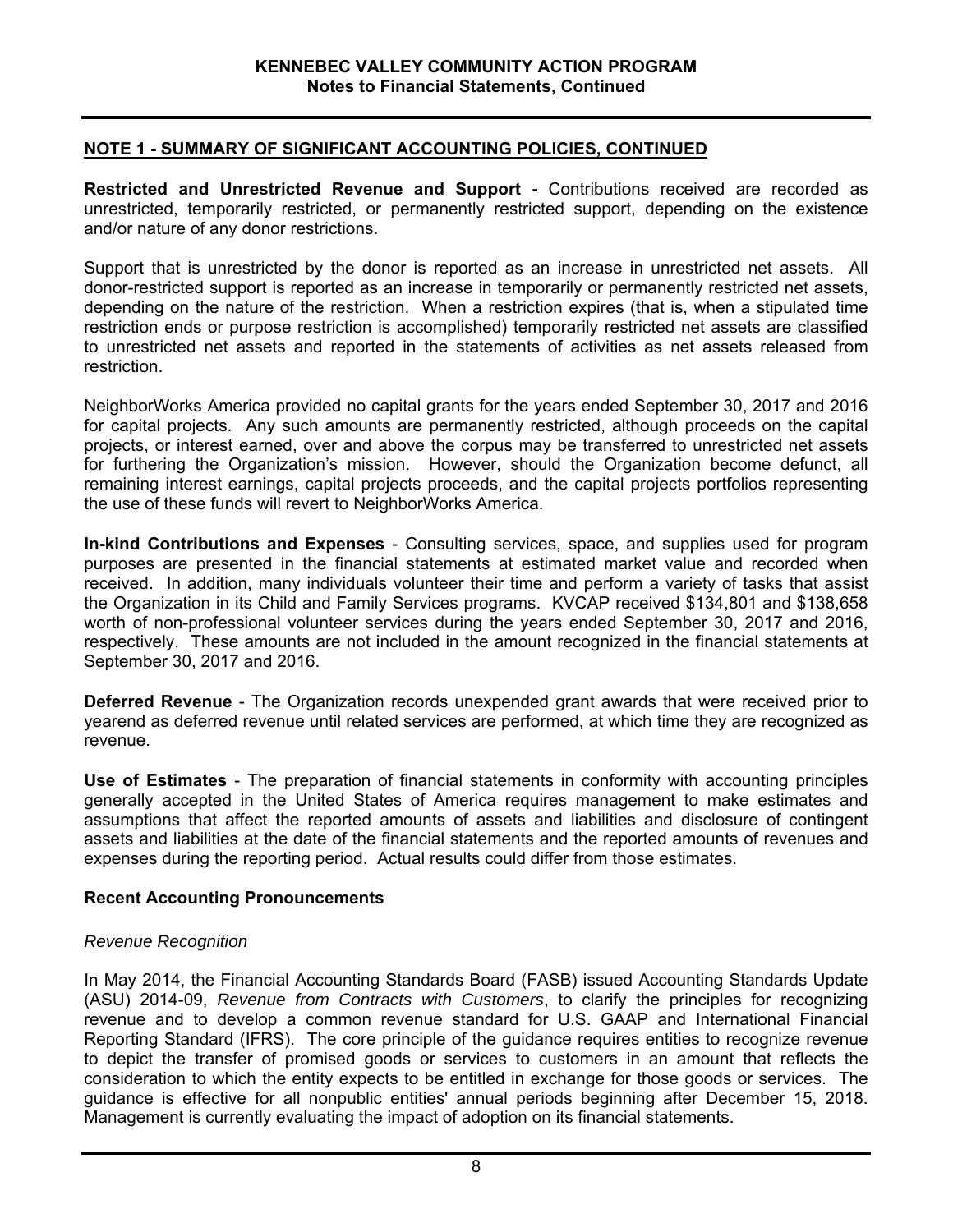# **NOTE 1 - SUMMARY OF SIGNIFICANT ACCOUNTING POLICIES, CONTINUED**

# *Leases*

In February 2016, the FASB issued ASU 2016-02, *Leases*. This new standard will provide users of the financial statements a more accurate picture of the assets and the long-term financial obligations of companies that lease. The standard is for a dual-model approach; a lessee will account for most existing capital leases as Type A leases, and most existing operating leases as Type B leases. Both will be reported on the statement of financial position of the company for leases with a term exceeding 12 months. Lessors will see some changes, too, largely made to align with the revised lease model. For nonpublic companies, the new leasing standard will apply for fiscal years beginning after December 15, 2019. The standard requires retroactive application to previously issued financial statements for 2019 and 2018, if presented. Management is currently evaluating the impact of adoption on its financial statements.

# *Not-for-Profit Entities*

In August 2016, the FASB issued ASU 2016-14, *Not-for-Profit Entities: Presentation of Financial Statements of Not-for-Profit Entities*, to amend current reporting requirements to make several improvements including reducing complexities of information presented within Not-for-Profit financial statements. A main provision of this update is that a Not-for-Profit entity will report two classes of net assets (amounts for net assets with donor restrictions and net assets without donor restrictions), rather than the currently required three classes. The guidance is effective for annual periods beginning after December 15, 2017, with early application permitted. This standard requires retroactive application to previously issued financial statements for 2018 and 2017, if presented. Management is currently evaluating the impact of adoption on its financial statements.

# **NOTE 2 - DESCRIPTION OF PROGRAMS**

**Community Services –** This department is comprised of two divisions. The Community Initiative and Social Services division offers programming to first-time parents, provides support services to pregnant and parenting teens, operates an employment education program, participates in a program to prevent child abuse and neglect, operates a regional health navigator program, and maintains a walk-in teen center. The Transportation division has two components: operating public transit services in the Augusta, Waterville, and Skowhegan areas, and providing door-to-door transportation services through a network of volunteers for medical and social service appointments.

**Energy & Housing Services -** The Energy & Housing Services department provides home weatherization and other energy saving services in Kennebec, Somerset, Lincoln, and Sagadahoc Counties; as well as providing home energy and telephone assistance services, and operating home repair/loan programs. The department also provides a comprehensive home buyer education course, individual pre- and post-purchase counseling services, foreclosure prevention counseling, credit counseling, and develops homeownership opportunities through new construction and purchase/rehab activities.

**Child & Family Services -** The Child & Family Services department operates Head Start and Early Head Start programs throughout northern Kennebec and all of Somerset Counties, provides highquality childcare services to families with children ages 6 weeks to 5 years old, and offers comprehensive Head Start and child care services. All services are provided through partnerships with area school districts, home care providers, other non-profits, and Educare Central Maine in order to reach the most children in the Organization's service area.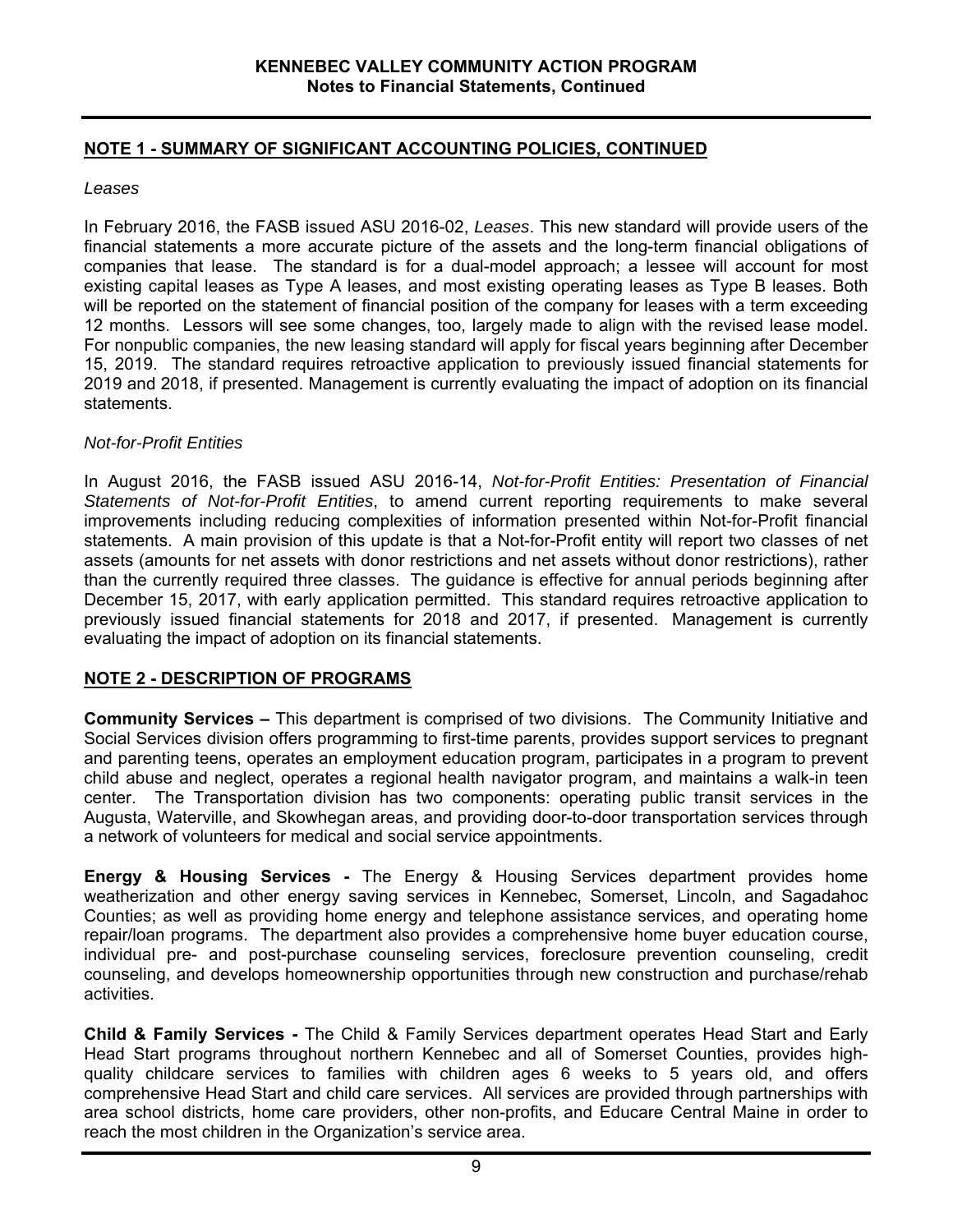# **NOTE 2 - DESCRIPTION OF PROGRAMS, CONTINUED**

**Agency Services -** The Agency Services department offers programs designed to increase the operations and efficiency of the Organization in regards to providing all other program services.

# **NOTE 3 - CONCENTRATIONS OF CREDIT RISK ARISING FROM CASH DEPOSITS IN EXCESS OF INSURED LIMITS**

The Organization maintains their cash balances consisting of checking accounts and savings accounts in financial institutions located in Maine, with the exception of a reserve account established at the close of a New Market Tax Credit transaction for Educare Central Maine programming and operations and held at the investor bank's facility in Minnesota. The Federal Deposit Insurance Corporation insures balances up to \$250,000 for all accounts. In addition, one bank has entered into an agreement with the Organization, which provides a collateralized perfected interest in certain securities held by the bank for the checking account balances. As of September 30, 2017 and 2016, the Organization's cash balances were either insured by federal depository agencies or within the bank's collateralized agreement.

# **NOTE 4 - INVESTMENTS**

Marketable investments are stated at fair value and consist of the following:

|                            | 2017    | 2016   |
|----------------------------|---------|--------|
| Common and preferred stock | 134.586 | 34,855 |

On September 29, 2017, there was a stock donation of \$99,726, which was subsequently sold on October 2, 2017, bringing the value back down to \$34,861.

Investment return for KVCAP on the above stocks and bonds is summarized as follows:

|                           | 2017 | 0016 |
|---------------------------|------|------|
| Unrealized gains (losses) |      | יפים |

At September 30, 2016, KVCAP had a 50% interest in Cony Village, LLC, which totaled \$537,533. On May 31, 2017, there was a disassociation of the partnership with Bread of Life Ministries, and KVCAP now has 100% interest in Cony Village, LLC, which totaled \$532,280 at September 30, 2017.

The investment in KVCAP Real Estate Development, Inc., which KVCAP has a 100% interest, totaled \$1,000 at September 30, 2017 and 2016.

# **NOTE 5 - LOANS RECEIVABLE**

KVCAP receives funds under housing programs where funds are loaned to qualified low-income individuals. Repayments of loans are returned to the revolving fund to allow for additional loans. The loans receivable totaled \$11,753 and \$13,220 at September 30, 2017 and 2016, respectively. No allowance is considered necessary as management feels all amounts will be collected.

KVCAP also receives grant funds from the Maine State Housing Authority, Federal Home Loan Bank, and other funding sources to lend to qualified low-income individuals. These loans are not required to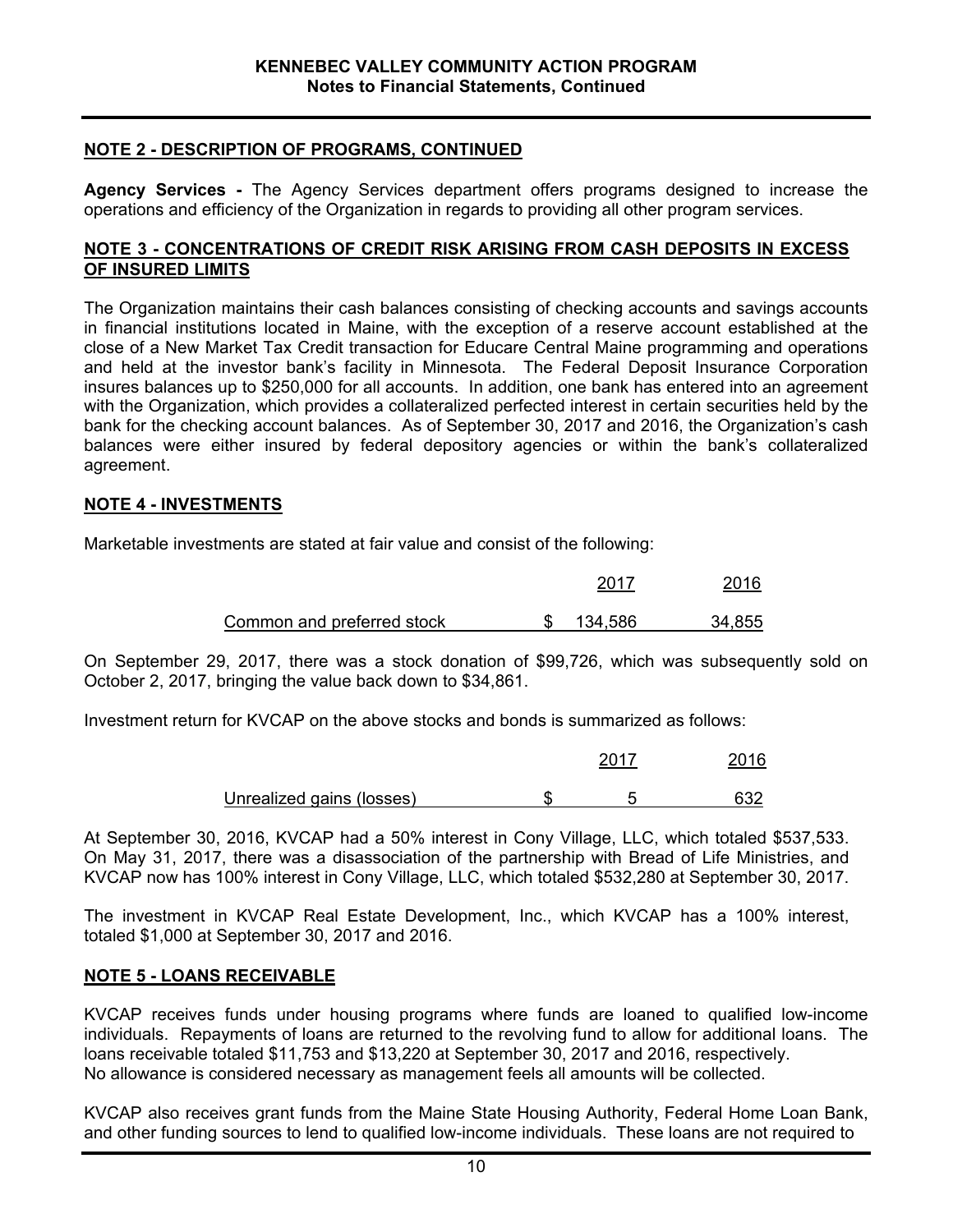# **NOTE 5 - LOANS RECEIVABLE, CONTINUED**

be repaid unless certain provisions of the agreements are not met or followed over a pre-determined amount of time. The time constraints range from 5-20 years depending on the note and the funding source. The amount of these loans receivable totaled \$405,848, less a \$232,874 reserve for uncollectible loans at September 30, 2017 and 2016.

KVCAP served as the developer for the Gerald Senior Residence project in Fairfield, Maine. At the time of closing, there were certain obligations that were not funded due to the cash flow of the project. KVCAP signed three promissory notes with Gerald Hotel Associates LP to provide funding for these obligations. Payment is due as funding becomes available. The amount of these loan receivables totaled \$14,999 and \$47,977 at September 30, 2017 and 2016, respectively.

# **NOTE 6 - LINES OF CREDIT**

At September 30, 2017 and 2016, the Organization had the following lines of credit available for use:

Working capital line of credit agreement with a bank in the amount of \$500,000. Advances are payable on demand including interest at the base borrowing rate, as the Highest Prime rate as quoted in the Wall Street Journal and are unsecured. The line of credit agreement expires April 1, 2018, and it can be renewed. There was no outstanding balance on this line of credit at September 30, 2017 and 2016.

Housing guidance line(s) of credit with a bank in the amount of \$500,000. The guidance line permits advances to be used exclusively for the purchase of real estate of which the bank will hold the first mortgage. Advances to purchase real estate will not exceed 80% of the appraised value. The line of credit expires July 31, 2018, and it can be renewed. There were no outstanding balances on these lines of credit at September 30, 2017 and 2016.

#### **NOTE 7 - LONG-TERM DEBT**

| At September 30, long-term debt consisted of the following:                                                                                                                                                                                                                                                                              | 2017      | 2016    |
|------------------------------------------------------------------------------------------------------------------------------------------------------------------------------------------------------------------------------------------------------------------------------------------------------------------------------------------|-----------|---------|
| \$300,000 note payable to Skowhegan Savings Bank, payable in monthly<br>installments of \$2,156 including interest at 7.75% through<br>October, 2018, secured by the Boulette Building in<br>Skowhegan, Maine.                                                                                                                           | \$157,060 | 180,175 |
| \$97,900 interest-free forgivable note to the Maine State Housing<br>Authority due May, 2017, secured by Augusta T-house. Repayment<br>is deferred until the earlier of a default, sale, transfer, or \$48,950<br>is to be forgiven at the end of 10 years, and the remaining shall<br>be forgiven at 1/10 for years ten through twenty. |           | 4,895   |
| \$92,500 interest-free forgivable note to the Maine State Housing Authority<br>due May, 2017, secured by the Augusta T-house. Repayment is<br>deferred until the earlier of a default, sale, transfer, or \$46,250 is to<br>be forgiven at the end of 10 years, and the remaining shall be                                               |           |         |
| forgiven at 1/10 for years ten through twenty.                                                                                                                                                                                                                                                                                           |           | 4,625   |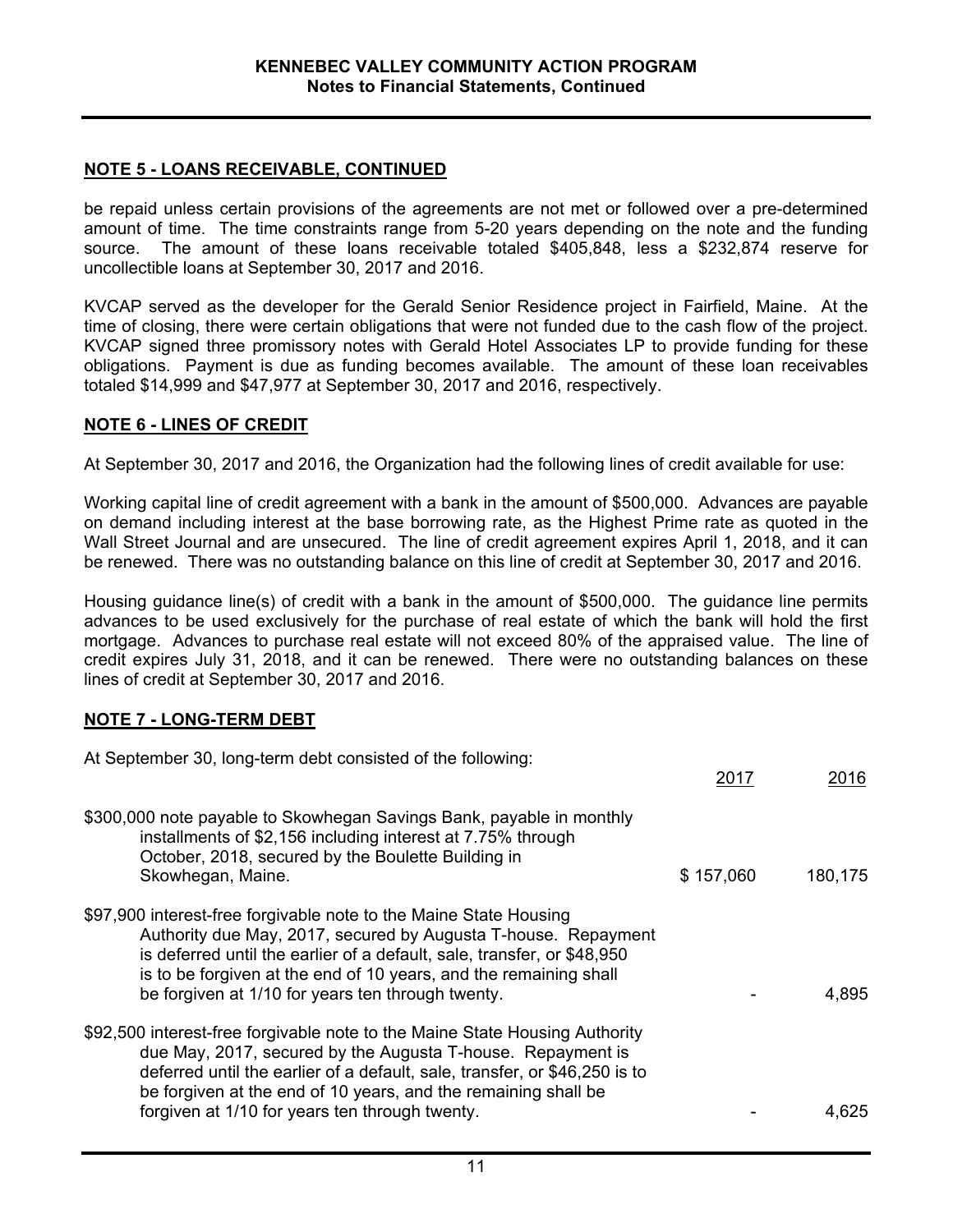# **NOTE 7 - LONG-TERM DEBT, CONTINUED**

| \$9,505,755 note payable to CCM Community Development XXIV LLC.<br>Secured by a leasehold mortgage on the Educare Central Maine<br>Center, 56 Drummond Avenue, Waterville, Maine. Repayment of<br>principal is deferred and unallowable for the first seven years with<br>quarterly interest-only payments at .961% through January 1, 2019.<br>On April 1, 2019, quarterly interest and principal payments of<br>\$84,666 will commence through October 1, 2051, secured by<br>leasehold mortgage on Educare Central Maine Center, 56 Drummond<br>Ave., Waterville.                                                                      | 9,505,755 | 9,505,755 |  |
|-------------------------------------------------------------------------------------------------------------------------------------------------------------------------------------------------------------------------------------------------------------------------------------------------------------------------------------------------------------------------------------------------------------------------------------------------------------------------------------------------------------------------------------------------------------------------------------------------------------------------------------------|-----------|-----------|--|
| \$2,649,245 note payable to CCM Community Development XXIV LLC.<br>Secured by a leasehold mortgage on the Educare Central Maine<br>Center, 56 Drummond Avenue, Waterville, Maine. Repayment<br>of principal is deferred and unallowable for the first seven years<br>with quarterly interest only payments at .961% through<br>January 1, 2019. On April 1, 2019, quarterly interest and principal<br>payments of \$23,596 will commence through October 1, 2051,<br>secured by leasehold mortgage on Educare Central Maine Center,<br>56 Drummond Ave., Waterville.                                                                      | 2,649,245 | 2,649,245 |  |
| \$108,000 note payable to Skowhegan Savings Bank, payable in monthly<br>installments of \$1,159 including interest at a fixed rate of 5.25%<br>through July 17, 2018. On July 17, 2018, interest will be based<br>on the 5 year FHLB rate + 3.5% through July 28, 2021, secured<br>by the property located at 58 Village Circle, Augusta, Maine.                                                                                                                                                                                                                                                                                          |           | 58,783    |  |
| \$85,170 note payable to Kennebec Savings Bank, payable in monthly<br>installments of \$1,568 including interest at a fixed rate of 3.99%<br>through November 9, 2020, secured by agency vehicles.                                                                                                                                                                                                                                                                                                                                                                                                                                        | 72,124    |           |  |
| \$94,210 note payable to Kennebec Savings Bank, payable in monthly<br>installments of \$1,735 including interest at a fixed rate of 3.99%<br>through November 21, 2020, secured by agency vehicles.                                                                                                                                                                                                                                                                                                                                                                                                                                       | 79,780    |           |  |
| \$300,000 note payable to Kennebec Savings Bank, payable in monthly<br>installments of interest only for the first 12 months at a fixed<br>rate of 4.79%. On October 6, 2018, the note will be payable<br>in monthly installments of \$3,151 including interest at a fixed<br>rate of 4.79%. On October 6, 1023, the note will be payable<br>in monthly installments of \$3,167 including interest based on<br>Wall Street Journal Prime + 0.75% and may change annually<br>through September 6, 2028, secured by instrument on the<br>property located at 101 Water Street, Waterville, Maine and<br>97 Water Street, Waterville, Maine. | 154,033   |           |  |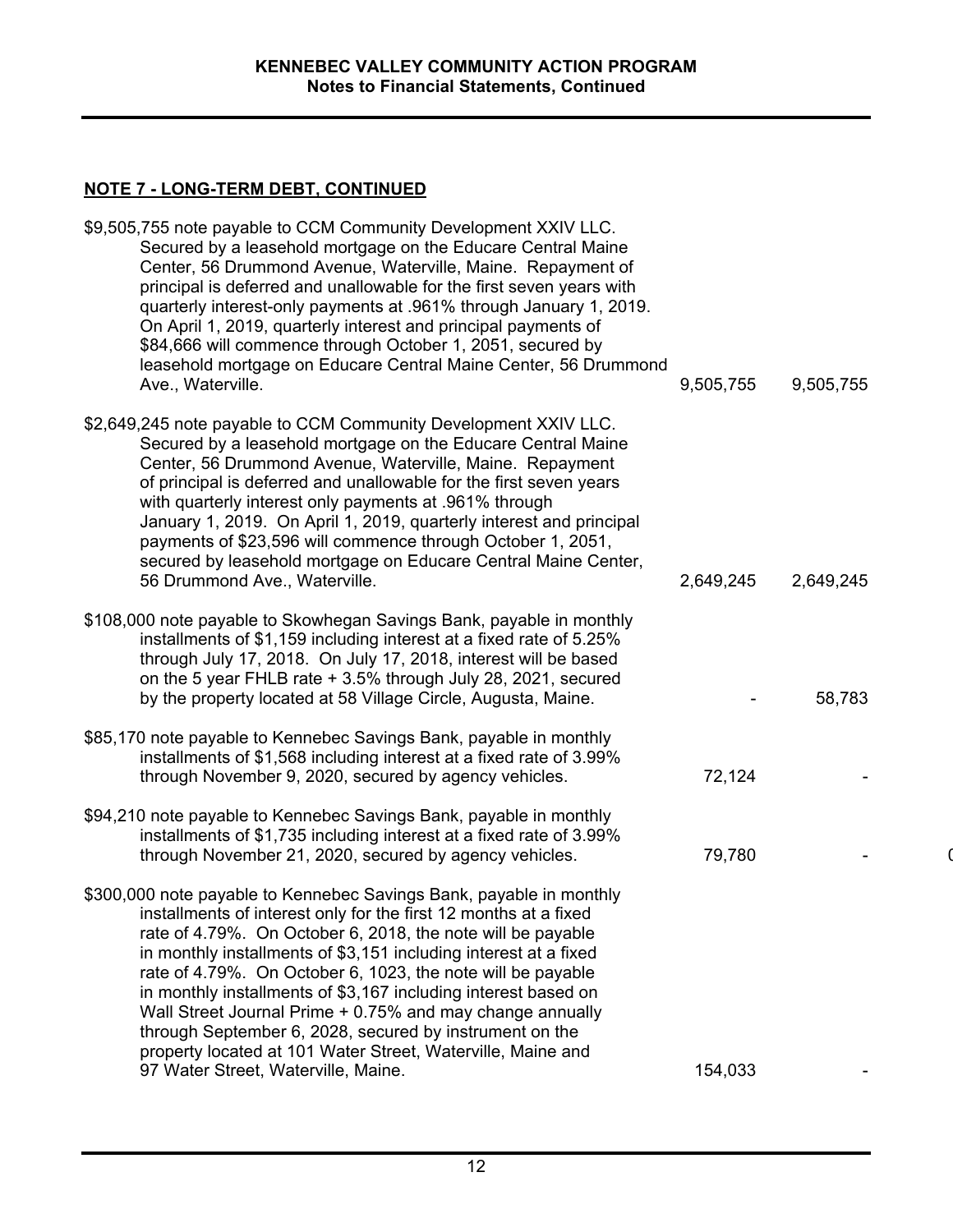# **NOTE 7 - LONG-TERM DEBT, CONTINUED**

| \$60,000 note payable to Kennebec Savings Bank, payable in monthly<br>installments of \$1,132 including interest at a fixed rate of 4.99% |              |                      |                      |
|-------------------------------------------------------------------------------------------------------------------------------------------|--------------|----------------------|----------------------|
| through September 6, 2022, secured by agency copiers.                                                                                     |              | 60,000               |                      |
| Less current portion                                                                                                                      |              | 12,677,997<br>58,434 | 12,403,478<br>32,010 |
| Lona-term debt                                                                                                                            |              | 12.619.563           | <u>12.371.468</u>    |
| Maturities on long-term debt are as follows:                                                                                              |              |                      |                      |
| Fiscal year                                                                                                                               |              |                      |                      |
| 2018                                                                                                                                      | \$<br>58,434 |                      |                      |
| 2019                                                                                                                                      | 214,594      |                      |                      |
| 2020                                                                                                                                      | 74,138       |                      |                      |
| 2021                                                                                                                                      | 84,052       |                      |                      |
| 2022                                                                                                                                      | 40,887       |                      |                      |

# Thereafter 12,205,892 **Total \$ 12,677,997**

# **NOTE 8 - CHANGE IN NET ASSETS**

For the year ended September 30, 2017, the change in net assets of (\$281,411) was arrived at as follows:

| Excess expenses over revenue (before depreciation |   |                  |
|---------------------------------------------------|---|------------------|
| and agency reserves)                              | S | 102,292          |
| Less: Annual depreciation                         |   | (382, 361)       |
| Net deficit from operations                       |   | (280,069)        |
| <b>Less: Expenses on agency reserves</b>          |   | (1, 342)         |
| Total change in net assets                        |   | <u>(281.411)</u> |

|  |  |  | The total change in nets assets of (\$281,411) includes the non-cash expenses related to the New |  |  |  |  |
|--|--|--|--------------------------------------------------------------------------------------------------|--|--|--|--|
|  |  |  | Markets Tax Credit transaction for the long-term lease of the Educare Central Maine facility.    |  |  |  |  |

For the year ended September 30, 2016, the change in net assets of (\$337,424) was arrived at as follows:

| Excess expenses over revenue (before depreciation<br>and agency reserves) | \$<br>(55,508) |
|---------------------------------------------------------------------------|----------------|
| <b>Less: Annual depreciation</b>                                          | (280, 574)     |
| Net deficit from operations                                               | (336,082)      |
| Less: Expenses on agency reserves                                         | (1, 342)       |
|                                                                           |                |
| Total change in net assets                                                | (337.424)      |

The total change in nets assets of (\$337,424) includes the non-cash expenses related to the New Markets Tax Credit transaction for the long-term lease of the Educare Central Maine facility.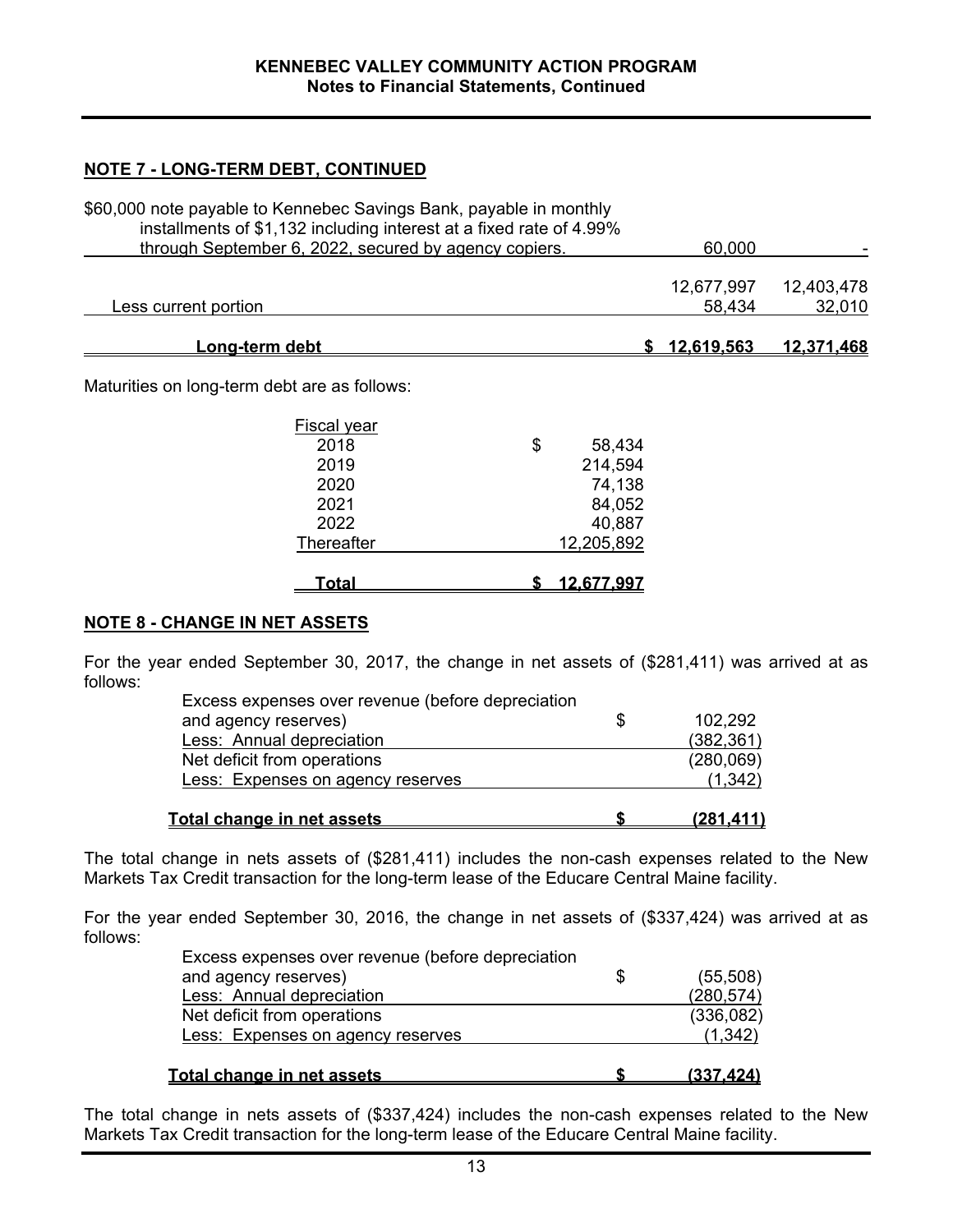# **NOTE 9 - OPERATING LEASES**

The Organization leases a postage machine in its Augusta office. The lease for the Augusta postage machine was extended to June 2018. Future minimum payments are \$624 due in the subsequent fiscal year. Lease expense for the years ended September 30, 2017 and 2016, were \$832.

# **NOTE 10 - CAPITAL LEASES**

The Organization entered into a capital lease for equipment (postage machine) during the year ended September 30, 2013. The economic substance of the lease is that the Organization is financing the acquisition of the asset through the lease, and, accordingly, it is recorded in the Organization's assets and liabilities.

The following is a schedule by years of future minimum payments required under the lease together with its present value as of September 30, 2017:

| Year ended September 30:          |       |
|-----------------------------------|-------|
| 2018                              | 2,182 |
| Total minimum lease payments      | 2,182 |
| Less amount representing interest | (26)  |
|                                   |       |

# **Present value of minimum lease payments \$ 2,156**

The following is a schedule by years of future minimum payments required under the lease together with its present value as of September 30, 2016:

| <b>Present value of minimum lease payments</b> | 4.963 |
|------------------------------------------------|-------|
| Less amount representing interest              | (108) |
| Total minimum lease payments                   | 5,071 |
| 2018                                           | 2,191 |
| 2017                                           | 2,880 |
| Year ended September 30:                       |       |

Amortization of the asset held under the capital lease is included with depreciation expense.

In 2011, KVCAP also entered into a capital lease arrangement for real estate including a building, land, furniture, and fixtures. The lease term is sixty-five years and a single, lump-sum rental payment was made totaling \$9,025,984. In addition to the lump-sum payment, other costs related to the lease and related financing totaled \$1,277,226. At a discount rate of 3.25% for the lease term, the present value and capitalized fair value of the building and land is \$1,288,601. The balance of the costs, \$8,182,491 at September 30, 2017, and \$8,321,177 at September 30, 2016, is presented as prepaid interest. Both the leased building and the prepaid interest are being amortized over the lease term.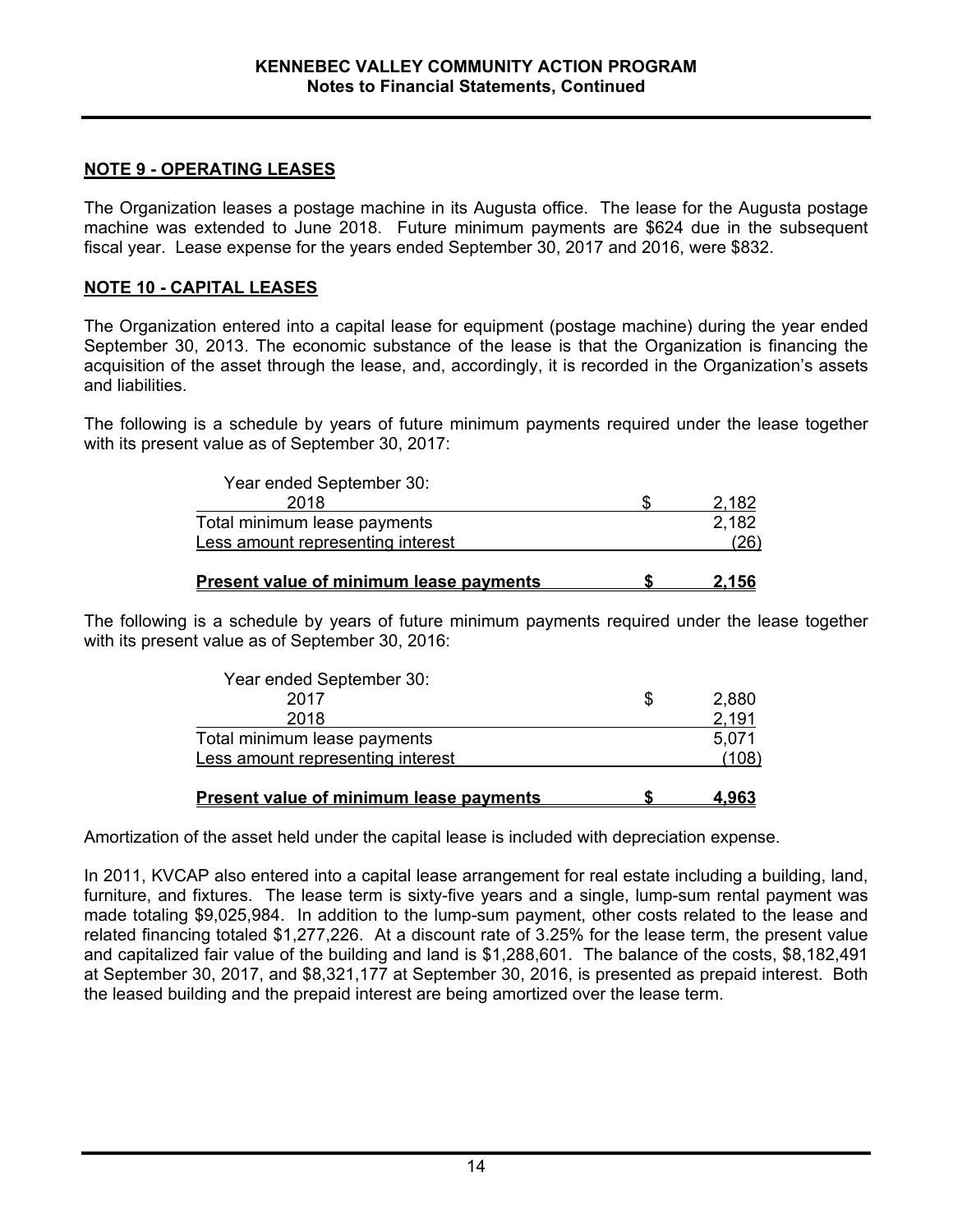# **NOTE 11 - RETIREMENT PLAN**

The Organization sponsors a defined contribution plan covering all eligible employees. If an employee does not contribute to the plan, the Organization contributes 2% of the employee's compensation to the Plan. If an employee contributes at least 1% of their compensation, the Organization will match 3% of the employee's compensation. Contributions are determined as a percentage of each employee's salary and amounted to \$253,752 and \$237,043 for the years ended September 30, 2017 and 2016, respectively.

# **NOTE 12 - RESTRICTIONS ON NET ASSETS**

Temporarily restricted net assets consist of the following revolving loan funds:

|                                                             |    | 2017           | 2016            |  |
|-------------------------------------------------------------|----|----------------|-----------------|--|
| MSHA housing preservation<br>revolving loan fund            | \$ | <u>114,647</u> | <u> 114,647</u> |  |
| Permanently restricted net assets consist of the following: |    |                |                 |  |
|                                                             |    | 2017           | 2016            |  |
| NeighborWorks America Loan/Capital Funds                    | S  | 236.077        | <u>236,07</u>   |  |

# **NOTE 13 - CONCENTRATION IN REVENUE**

Of the revenues received by the Organization in fiscal year 2017 and 2016, approximately 82% and 79%, respectively, were from state and federal funded grants, contracts, and fee agreements. Changes in reimbursement methods or reductions in available funds could adversely affect operations if alternative funding sources are not readily available.

# **NOTE 14 - EDUCARE AND NON-EDUCARE FINANCIAL STATEMENTS/ NEW MARKETS TAX CREDIT TRANSACTION**

In 2011, the Organization entered into a New Markets Tax Credit transaction to help fund the development and early childhood services provided at the Educare Central Maine Center in Waterville, Maine. As part of this transaction, the Organization is required to provide annual financial statements that separate financial information based on that provided by the New Markets Tax Credit transaction, as reflected on the schedule on page 17-19.

# **NOTE 15 - COMMITMENTS AND CONTINGENCIES/ SUBSEQUENT EVENTS**

In March 2014, notification was received of a potential complaint being filed against the Organization. The complaint was being brought forth by a former contractor of the agency's weatherization program alleging discrimination for not providing promised work to the contractor which resulted in significant losses and closure of operations. Counsel has been engaged to address this matter. In November 2014, a formal suit was filed against the Organization. In April, 2016, this matter was settled with no financial effect to the agency.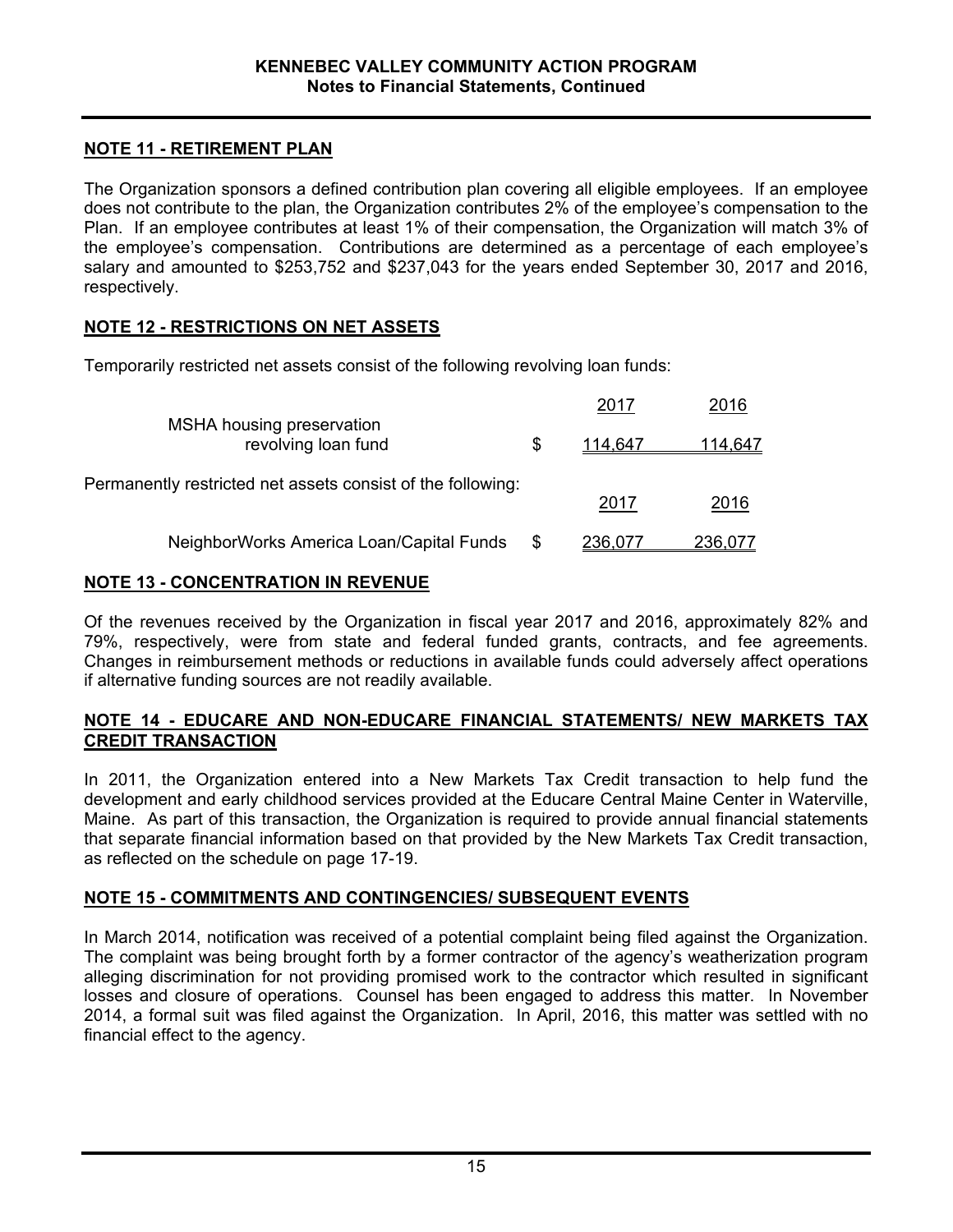# **NOTE 15 - COMMITMENTS AND CONTINGENCIES/ SUBSEQUENT EVENTS, CONTINUED**

Financial assistance from federal and state governmental entities in the form of grants and fees is subject to adjustment by the grantor. Such adjustments could result in claims against the Organization. No provision has been made for any liabilities that may arise from such grantor adjustments since the amounts, if any cannot be determined at this date.

In October 2017, notification was received from the Maine Human Rights Commission indicating that a complaint had been filed against the organization alleging discrimination under the Maine Human Rights Act due to a physical disability on the basis of public accommodation and/or employment discrimination. The complaint was filed by a former employee. Counsel has been engaged to address this matter, and a motion to dismiss the claim was filed on December 2017. Further action on this matter is pending, and any effect on the financial statements of the organization is unknown at this time.

Subsequent events were evaluated through the date of this report, which is the date the financial statements were available to be issued, and no events occurred other than those disclosed elsewhere in the notes to the financial statements.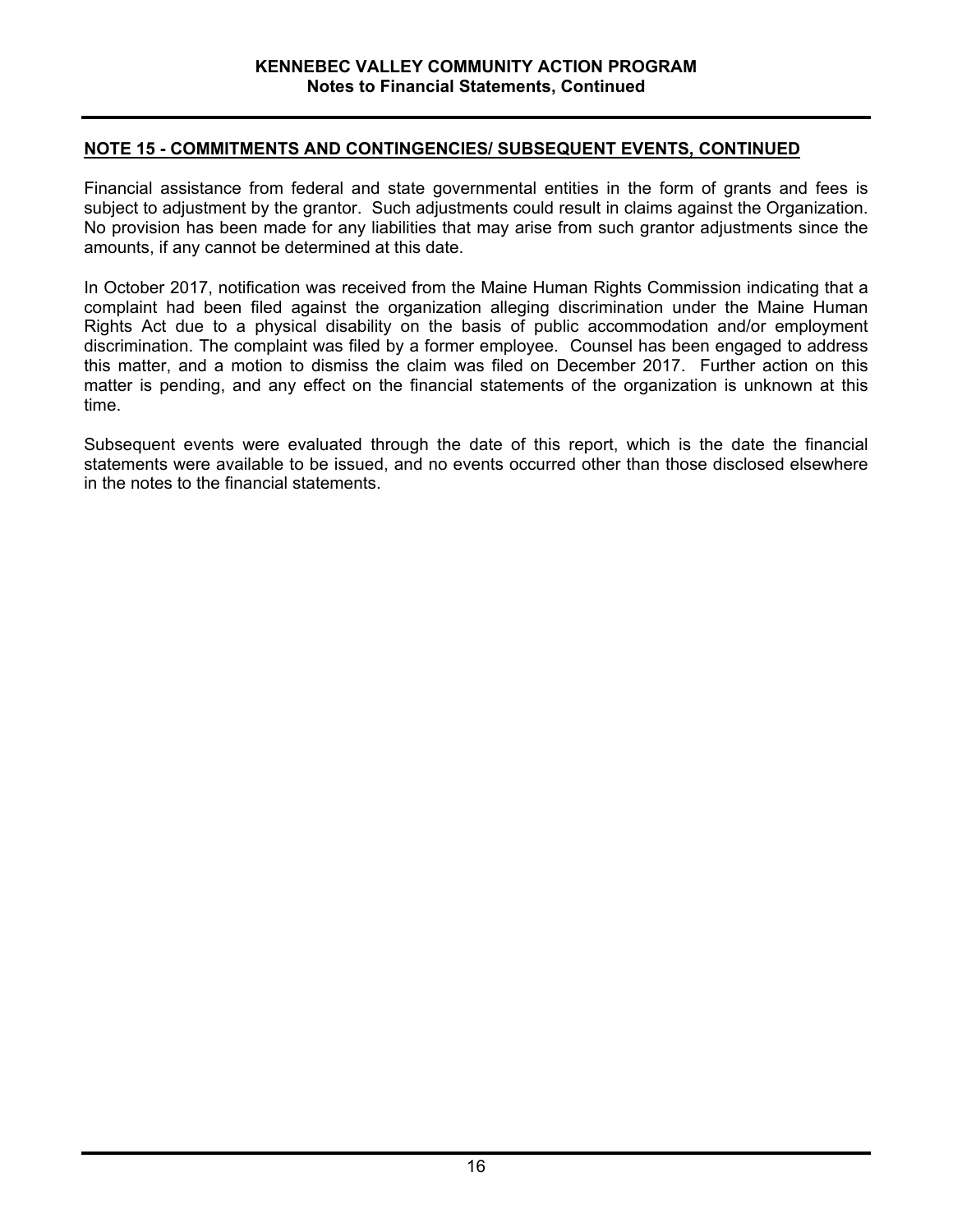# **KENNEBEC VALLEY COMMUNITY ACTION PROGRAM**

#### **Schedule of Financial Position**

**Educare and Non-Educare Portion**

**September 30, 2017**

|                                                        | <b>KVCAP</b>     | <b>KVCAP</b> |              |
|--------------------------------------------------------|------------------|--------------|--------------|
|                                                        | <b>Educare</b>   | Non-Educare  | <b>Total</b> |
|                                                        |                  |              |              |
| <b>ASSETS</b>                                          |                  |              |              |
| Current assets:                                        |                  |              |              |
| Cash and cash equivalents                              | \$<br>158,511    | 818,510      | 977,021      |
| Designated cash and cash equivalents                   | 1,349,456        | ÷,           | 1,349,456    |
| Accounts and grants receivable                         | 76,132           | 2,266,114    | 2,342,246    |
| Due (to)/from KVCAP Non Educare Programs               | 940,116          | (940, 116)   |              |
| Current portion of loans receivable, net               |                  | 1,422        | 1,422        |
| Current portion of prepaid expenses                    | 167,888          | 118,038      | 285,926      |
| <b>Total current assets</b>                            | 2,692,103        | 2,263,968    | 4,956,071    |
| Property and equipment:                                |                  |              |              |
| Land                                                   |                  | 57,100       | 57,100       |
| <b>Buildings and improvements</b>                      | 1,288,601        | 2,776,190    | 4,064,791    |
| <b>Equipment and fixtures</b>                          |                  | 606,592      | 606,592      |
| Vehicles                                               |                  |              | 1,814,996    |
|                                                        | 1,288,601        | 1,814,996    |              |
| Total property and equipment                           | (117, 296)       | 5,254,878    | 6,543,479    |
| Less: Accumulated depreciation                         | 1,171,305        | (2,346,605)  | (2,463,901)  |
| Net property and equipment                             |                  | 2,908,273    | 4,079,578    |
| Other assets:                                          |                  |              |              |
| Work in progress                                       |                  | 273,492      | 273,492      |
| Investments                                            |                  | 667,866      | 667,866      |
| Loans receivable, net of current portion               |                  | 198,304      | 198,304      |
| Prepaid expenses, net of current portion               | 8,043,805        |              | 8,043,805    |
| Total other assets                                     | 8,043,805        | 1,139,662    | 9,183,467    |
|                                                        |                  |              |              |
| <b>Total assets</b>                                    | \$<br>11,907,213 | 6,311,903    | 18,219,116   |
|                                                        |                  |              |              |
| <b>LIABILITIES AND NET ASSETS</b>                      |                  |              |              |
| <b>Current liabilities:</b>                            |                  |              |              |
| Current portion of long-term debt                      |                  | 58,434       | 58,434       |
| Current portion of obligation under capital lease      |                  | 2,156        | 2,156        |
| Accounts payable                                       |                  | 617,657      | 617,657      |
| Accrued expenses                                       |                  | 999,386      | 999,386      |
| Reserves                                               | 61,277           | 104,772      | 166,049      |
| Deferred revenue                                       |                  | 1,588,616    | 1,588,616    |
| <b>Total current liabilities</b>                       | 61,277           | 3,371,021    | 3,432,298    |
| Non-current liabilities:                               |                  |              |              |
| Obligation under capital lease, net of current portion |                  |              |              |
|                                                        |                  |              |              |
| Long-term debt, net of current portion                 | 12,155,000       | 464,563      | 12,619,563   |
| Total non-current liabilities                          | 12,155,000       | 464,563      | 12,619,563   |
| <b>Total liabilities</b>                               | 12,216,277       | 3,835,584    | 16,051,861   |
|                                                        |                  |              |              |
| Net assets                                             | (309,064)        | 2,476,319    | 2,167,255    |
| <b>Total liabilities and net assets</b>                | \$<br>11,907,213 | 6,311,903    | 18,219,116   |
|                                                        |                  |              |              |

*See auditors' report.*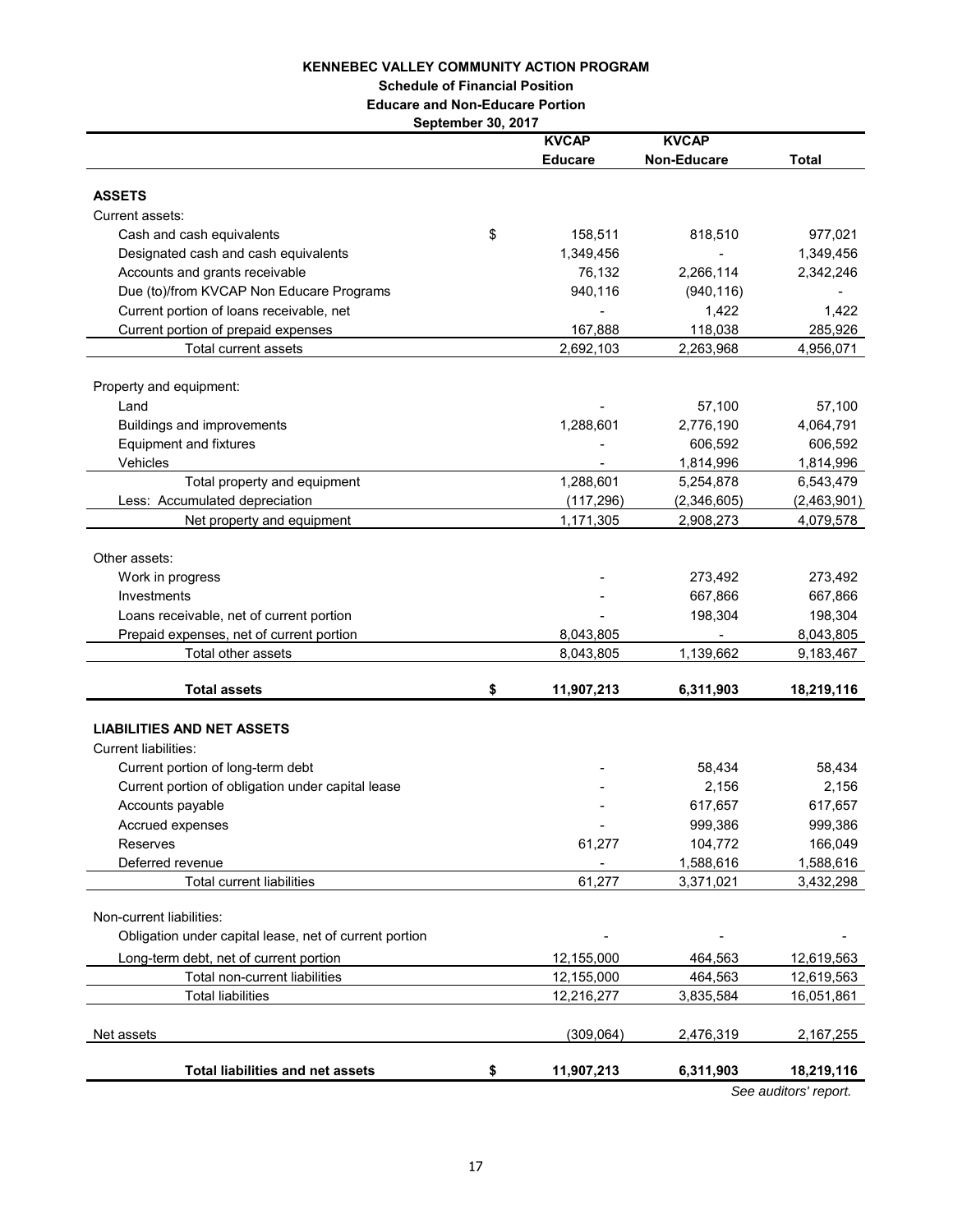# **KENNEBEC VALLEY COMMUNITY ACTION PROGRAM**

# **Schedule of Activities**

**Year ended September 30, 2017 Educare and Non-Educare Portion**

| rear ended beptember ov, zu m           | <b>KVCAP</b>    | <b>KVCAP</b>       |              |
|-----------------------------------------|-----------------|--------------------|--------------|
|                                         | <b>Educare</b>  | <b>Non-Educare</b> | <b>Total</b> |
|                                         |                 |                    |              |
| Revenues:                               |                 |                    |              |
| Grants and contracts                    | \$<br>3,173,307 | 11,022,489         | 14,195,796   |
| Program revenue                         | 1,170,704       | 8,462,853          | 9,633,557    |
| Other revenue                           | 114,468         | 281,032            | 395,500      |
| In-kind                                 |                 | 976,143            | 976,143      |
|                                         |                 |                    |              |
| <b>Total revenues</b>                   | 4,458,479       | 20,742,517         | 25,200,996   |
| Expenses:                               |                 |                    |              |
| Personnel                               | 2,183,151       | 7,055,053          | 9,238,204    |
| Payroll taxes and employee benefits     | 708,469         | 2,037,643          | 2,746,112    |
| Staff development                       | 21,830          | 125,157            | 146,987      |
| Travel                                  | 27,117          | 217,889            | 245,006      |
| Direct client services - common carrier |                 | 2,542,969          | 2,542,969    |
| Direct client services - other          |                 | 5,268,870          | 5,268,870    |
| Office costs                            | 28,913          | 192,584            | 221,497      |
| Insurance                               | 8,183           | 55,847             | 64,030       |
| Telecommunications                      | 23,054          | 133,871            | 156,925      |
| Space and occupancy                     | 94,922          | 382,373            | 477,295      |
| Space and occupancy - in-kind           |                 | 959,081            | 959,081      |
| <b>Contract services</b>                | 296,504         | 1,127,523          | 1,424,027    |
| Contract services - in-kind             |                 | 8,478              | 8,478        |
| Vehicle                                 |                 | 636,538            | 636,538      |
| Housing property costs                  |                 | 14,337             | 14,337       |
| Material & supplies                     | 183,891         | 253,747            | 437,638      |
| Material & supplies - in-kind           |                 | 8,584              | 8,584        |
| Administration                          | 6,546           | 17,865             | 24,411       |
| Interest                                | 255,761         | 19,369             | 275,130      |
| Depreciation                            | 21,913          | 305,888            | 327,801      |
| Provision for loan losses               |                 | 4,085              | 4,085        |
| Other                                   | 23,818          | 230,584            | 254,402      |
| Total before general and administrative | 3,884,072       | 21,598,335         | 25,482,407   |
| General and administrative              | 506,494         | (506, 494)         |              |
| <b>Total expenses</b>                   | 4,390,566       | 21,091,841         | 25,482,407   |
| <b>Change in Net Assets</b>             | \$<br>67,913    | (349, 324)         | (281, 411)   |
|                                         |                 |                    |              |

*See auditors' report.*